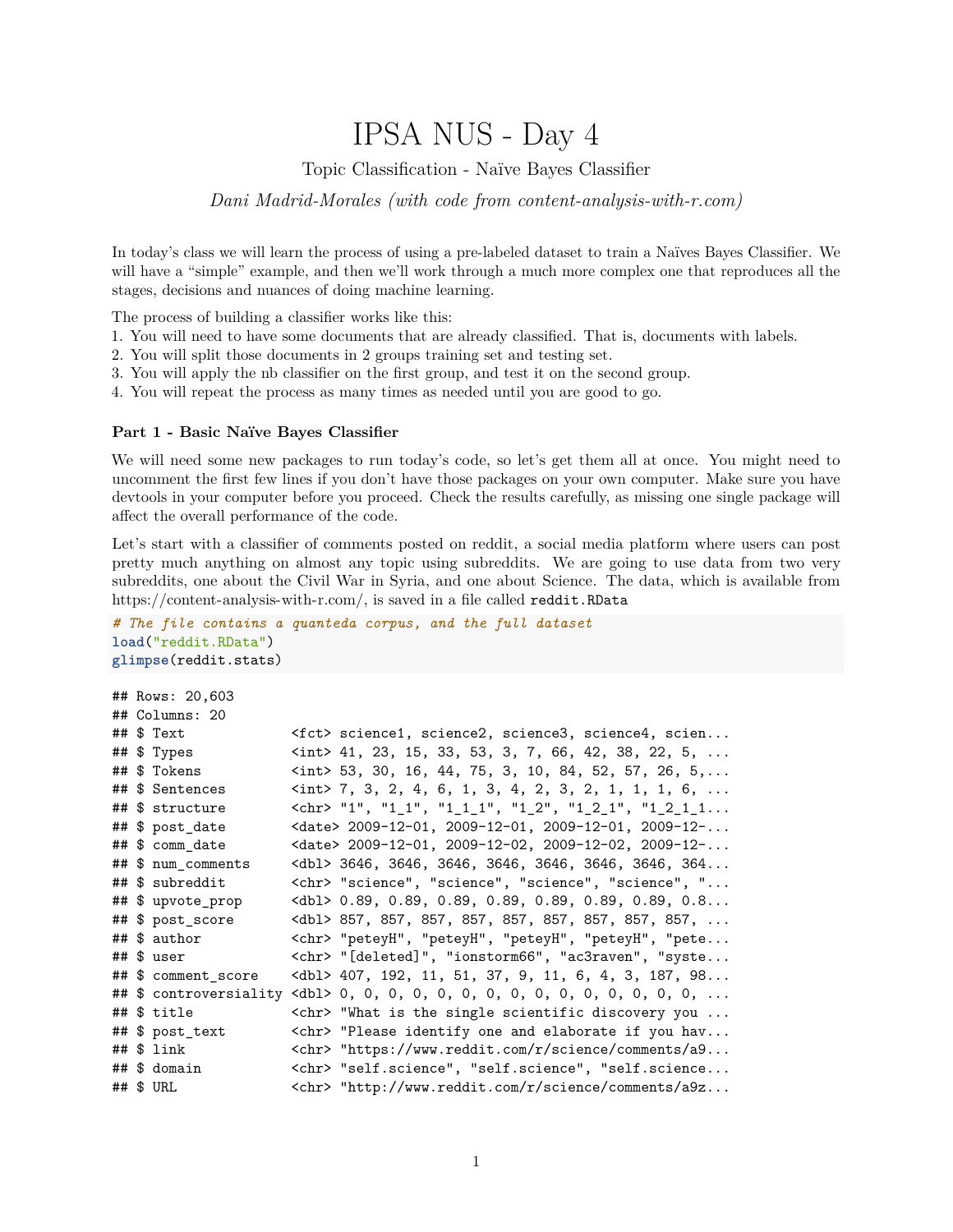reddit.corpus <- **corpus**(reddit.stats, text\_field = "post\_text") reddit.corpus ## Corpus consisting of 20,603 documents and 19 docvars. ## text1 : ## "Please identify one and elaborate if you have to. Upvote tho..." ## ## text2 : ## "Please identify one and elaborate if you have to. Upvote tho..." ## ## text3 : ## "Please identify one and elaborate if you have to. Upvote tho..." ## ## text4 : ## "Please identify one and elaborate if you have to. Upvote tho..." ## ## text5 : ## "Please identify one and elaborate if you have to. Upvote tho..." ## ## text6 : ## "Please identify one and elaborate if you have to. Upvote tho..." ## ## [ reached max\_ndoc ... 20,597 more documents ] **head**(**docvars**(reddit.corpus), 5) ## Text Types Tokens Sentences structure post\_date comm\_date ## 1 science1 41 53 7 1 2009-12-01 2009-12-01 ## 2 science2 23 30 30 1 1 2009-12-01 2009-12-02 ## 3 science3 15 16 2 1\_1\_1 2009-12-01 2009-12-02 ## 4 science4 33 44 4 1\_2 2009-12-01 2009-12-01 ## 5 science5 53 75 6 1\_2\_1 2009-12-01 2009-12-01 ## num\_comments subreddit upvote\_prop post\_score author user ## 1 3646 science 0.89 857 peteyH [deleted] ## 2 3646 science 0.89 857 peteyH ionstorm66 ## 3 3646 science 0.89 857 peteyH ac3raven ## 4 3646 science 0.89 857 peteyH systemghost ## 5 3646 science 0.89 857 peteyH [deleted] ## comment\_score controversiality ## 1 407 0 ## 2 192 0 ## 3 11 0 ## 4 51 0 ## 5 37 0 ## title

## 1 What is the single scientific discovery you most want to see in your lifetime? ## 2 What is the single scientific discovery you most want to see in your lifetime? ## 3 What is the single scientific discovery you most want to see in your lifetime? ## 4 What is the single scientific discovery you most want to see in your lifetime? ## 5 What is the single scientific discovery you most want to see in your lifetime?

## link ## 1 https://www.reddit.com/r/science/comments/a9zdb/what\_is\_the\_single\_scientific\_discovery\_you\_most/ ## 2 https://www.reddit.com/r/science/comments/a9zdb/what\_is\_the\_single\_scientific\_discovery\_you\_most/ ## 3 https://www.reddit.com/r/science/comments/a9zdb/what\_is\_the\_single\_scientific\_discovery\_you\_most/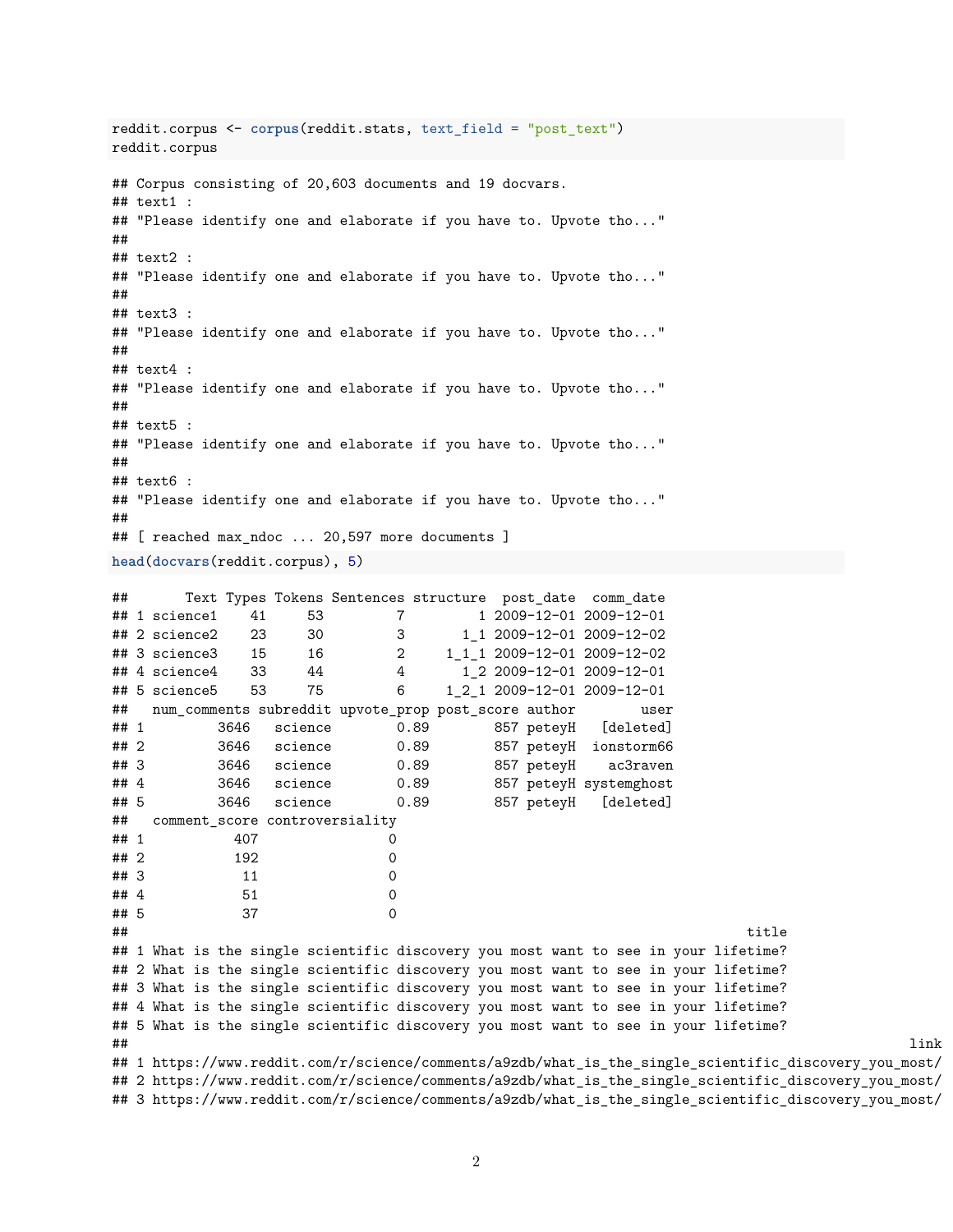```
## 4 https://www.reddit.com/r/science/comments/a9zdb/what is the single scientific discovery you most/
## 5 https://www.reddit.com/r/science/comments/a9zdb/what_is_the_single_scientific_discovery_you_most/
## domain
## 1 self.science
## 2 self.science
## 3 self.science
## 4 self.science
## 5 self.science
## URL
## 1 http://www.reddit.com/r/science/comments/a9zdb/what_is_the_single_scientific_discovery_you_most/?r
## 2 http://www.reddit.com/r/science/comments/a9zdb/what_is_the_single_scientific_discovery_you_most/?r
## 3 http://www.reddit.com/r/science/comments/a9zdb/what_is_the_single_scientific_discovery_you_most/?r
## 4 http://www.reddit.com/r/science/comments/a9zdb/what_is_the_single_scientific_discovery_you_most/?r
## 5 http://www.reddit.com/r/science/comments/a9zdb/what_is_the_single_scientific_discovery_you_most/?r
```
From the output above, we know that this corpus has over 20,000 documents. In the docvars, there's a column called subreddit that classifies the posts into either sicence or syriancivilwar. We are going to use this labels to train a model that would classify unseen comments on reddit into one of the two categories. Because this is a pretty large corpus, and it would take us a long time to train a model, we will work with a smaller subsample of 2,000 comments. The corpus\_sample function in quanteda allows to do so.

```
# Random sample of 2,000 items in the Reddit corpus
set.seed(80) # Setting a seed guarantees next time I will get the same random sample
sample.reddit.corpus <- corpus_sample(reddit.corpus, size = 2000)
```
In this example we will split our labeled dataset into 1,500 comments as the training set that we will use to build a Naive Bayes classifier. In a second step, we will try to succesfully predict the sentiment for the remaining reviews (our test set).

```
# We generate 1500 numbers without replacement
id_train <- sample(1:2000, 1500, replace = FALSE) # Sample the range 1 to 2000, select 1500, do not rep
head(id_train, 10) # Show us the first 10 numbers you extracted
```
## [1] 1694 1810 37 1300 927 1675 440 1992 1210 1621

The numbers above are the top 10 randomly extracted numbers. We are going to use these numbers to select documents in the corpus.

Next, we are going to create a new document variable (docvar) in my corpus. This variable ("id\_numeric") is just a number that I can then compare to the numbers I randomly sampled. This way I could make the selection of cases that will be in my training dataset, and the cases that will be in my test dataset.

The outcome here should be two DFMs (remember, a DFM is a matrix with Documents and Features), one with the training set and one with the test set.

```
# Create docvar with ID (= number from 1 to 2000)
docvars(sample.reddit.corpus, "id_numeric") <- 1:ndoc(sample.reddit.corpus)
# Get training set by subsetting the corpus using randomly sampled numbers as criterion
dfmat_training <- corpus_subset(sample.reddit.corpus, id_numeric %in% id_train) %>%
  tokens(remove_symbols = TRUE, remove_punct = TRUE, remove_numbers = TRUE, remove_url = TRUE) %>%
  dfm(stem = TRUE) %>%
  dfm_remove(stopwords("english"))
# Get test set (documents not in id_train)
dfmat_test <- corpus_subset(sample.reddit.corpus, !id_numeric %in% id_train) %>%
  tokens(remove_symbols = TRUE, remove_punct = TRUE, remove_numbers = TRUE, remove_url = TRUE) %>%
  dfm(stem = TRUE) %>%
```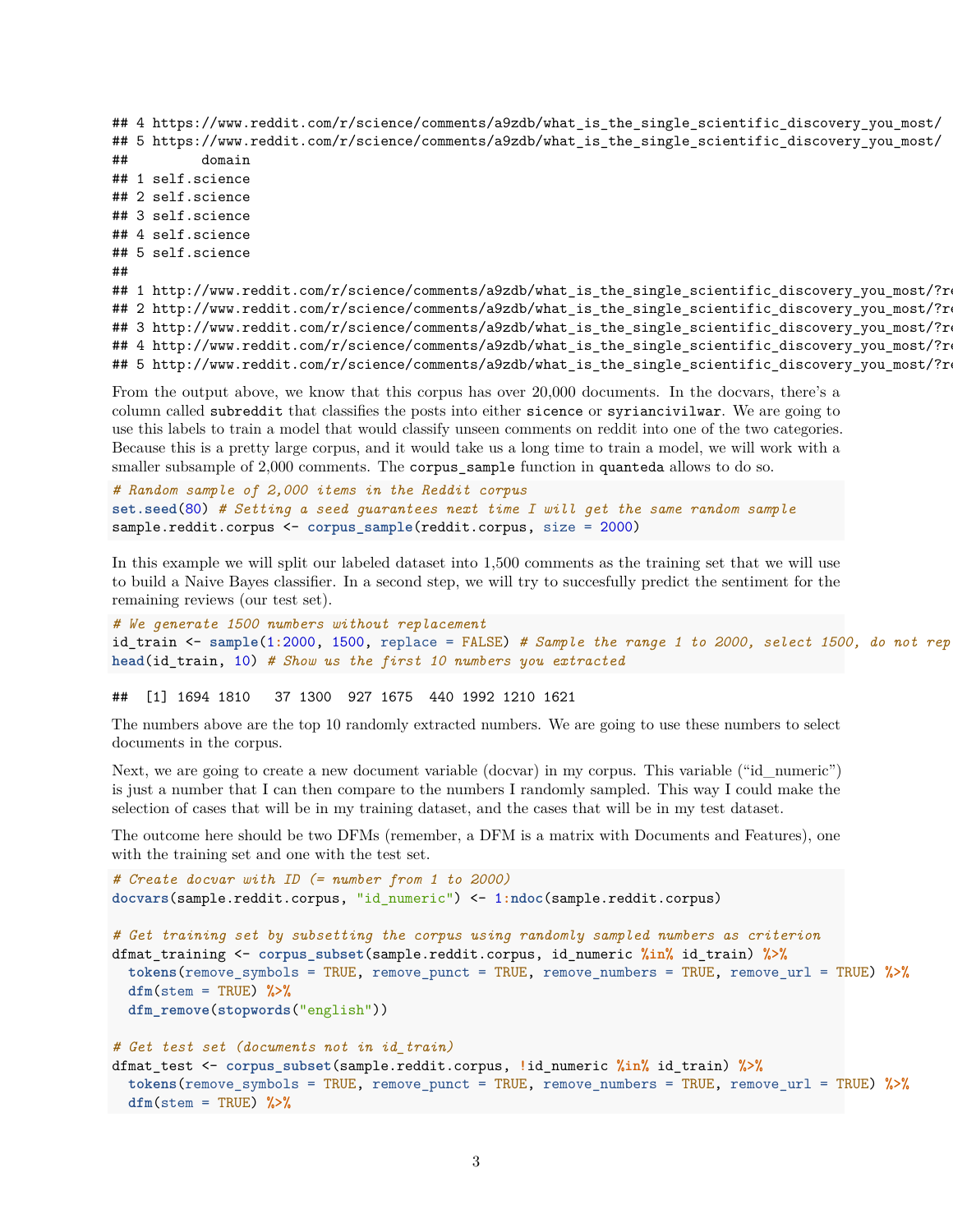**dfm\_remove**(**stopwords**("english"))

Next we are ready to train the Naïve Bayes classifier using the function textmodel\_nb(). This function takes two arguments: 1. The DFM of the training set 2. The variable (corpus metadata, or docvar in quanteda) that has the labels.

When we run this, the algorithm will compute the probability of word n being in category c. And, if we print the summary of the model, we will get a matrix, with words and categories.

```
tmod_nb <- textmodel_nb(dfmat_training, docvars(dfmat_training, "subreddit"))
summary(tmod_nb)
```

```
##
## Call:
## textmodel_nb.dfm(x = dfmat_training, y = docvars(dfmat_training,
## "subreddit"))
##
## Class Priors:
## (showing first 2 elements)
## science syriancivilwar
## 0.5 0.5
##
## Estimated Feature Scores:
## accord lot sourc morn offens launch
## science 0.0001838 0.0001838 0.0001838 0.0001838 0.0001838 0.0001838
## syriancivilwar 0.0034671 0.0016836 0.0049507 0.0006001 0.0052674 0.0024670
## saa n-hama captur territori held rebel
## science 0.0001838 0.0001838 0.0001838 0.0001838 0.0001838 0.0001838
## syriancivilwar 0.0053841 0.0006001 0.0038672 0.0006001 0.0011835 0.0115682
## liltl bit free time moment thought
## science 0.0001838 0.0001838 0.0001838 0.001471 0.0001838 0.0001838
## syriancivilwar 0.0006001 0.0011001 0.0047173 0.003634 0.0015669 0.0006001
## make megathread map peto lucem
## science 0.0001838 0.0001838 0.0001838 0.0001838 0.0001838
## syriancivilwar 0.0022670 0.0019836 0.0067842 0.0011835 0.0011835
## area hour ago pro-regim claim latmin
## science 0.0001838 0.0001838 0.0001838 0.0001838 0.0001838 0.0001838
## syriancivilwar 0.0030504 0.0010668 0.0006001 0.0017669 0.0036338 0.0023503
## regim
## science 0.0001838
## syriancivilwar 0.0056174
```
Let's explore these results in a bit more detail. We are told that we ran a NB Classifier, assuming class priors of .5 and .5 (you could adjust that if needed with an additional argument in textmodel\_nb). Then we get some words and, for each word, the probability assigned to it by the algorithm. These probabilites are the likelihood of a word appearing in documents of a certain label.

Naïve Bayes can only take features into consideration that occur both in the training set and the test set, but we can make the features identical by passing training\_dfm to dfm\_match() as a pattern.

dfmat\_matched <- **dfm\_match**(dfmat\_test, features = **featnames**(dfmat\_training))

We are now ready to use these probabilities to try to predict the label of the remaining documents in the dataset. So, remember, we divided our 2,000 labeled comments into a training and test dataset. Now we are going to ask quanteda to predict the categories of the test dataset  $(n = 500)$  and then we will compare these predictions to the actual labels that we have.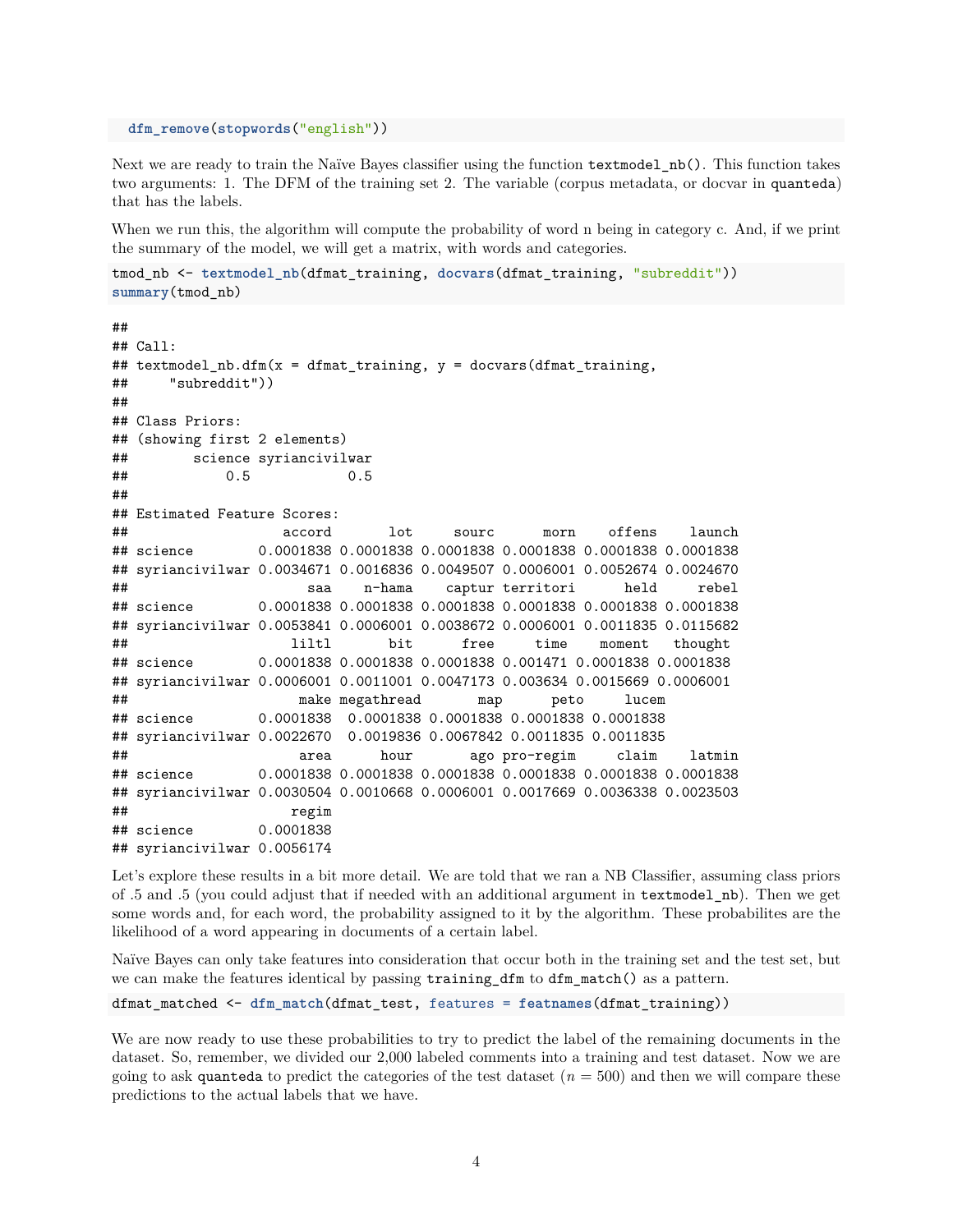To apply an NB to an unseen dataset, we use the function predict. This takes two arguments: 1. Argument 1 is the result of the probabilites that we computed earlier (that is, our model). 2. A new dataset unseen by the algorithm that we want to classify.

```
# Create a simple dataframe with the TRUE labels of the test set that we can use later
actual_class <- docvars(dfmat_matched, "subreddit")
```

```
# Predict the categories using the NB model we trained
predicted_class <- predict(tmod_nb, newdata = dfmat_matched)
```
Let's inspect how well the classification worked. For this, we are creating a table with the actual labels we stored before, the results of the predict function.

```
tab_class <- table(actual_class, predicted_class)
tab_class
```

| ## | predicted class |     |                        |  |
|----|-----------------|-----|------------------------|--|
|    | ## actual class |     | science syriancivilwar |  |
| ## | science         | 267 | $\theta$               |  |
| ## | syriancivilwar  | 85  | 148                    |  |

In the confusion matrix above, we see that the algorithm did relatively well. We can use the function confusionMatrix() from the caret package to assess the performance of the classification.

```
confusionMatrix(tab_class, mode = "everything")
```

```
## Confusion Matrix and Statistics
##
## predicted_class
## actual_class science syriancivilwar
## science 267 0
## syriancivilwar 85 148
##
## Accuracy : 0.83
## 95% CI : (0.7941, 0.8619)
## No Information Rate : 0.704
## P-Value [Acc > NIR] : 5.714e-11
##
## Kappa : 0.6503
##
## Mcnemar's Test P-Value : < 2.2e-16
##
## Sensitivity : 0.7585
## Specificity : 1.0000
## Pos Pred Value : 1.0000
## Neg Pred Value : 0.6352
## Precision : 1.0000
## Recall : 0.7585
## F1 : 0.8627
## Prevalence : 0.7040
## Detection Rate : 0.5340
## Detection Prevalence : 0.5340
## Balanced Accuracy : 0.8793
##
## 'Positive' Class : science
##
```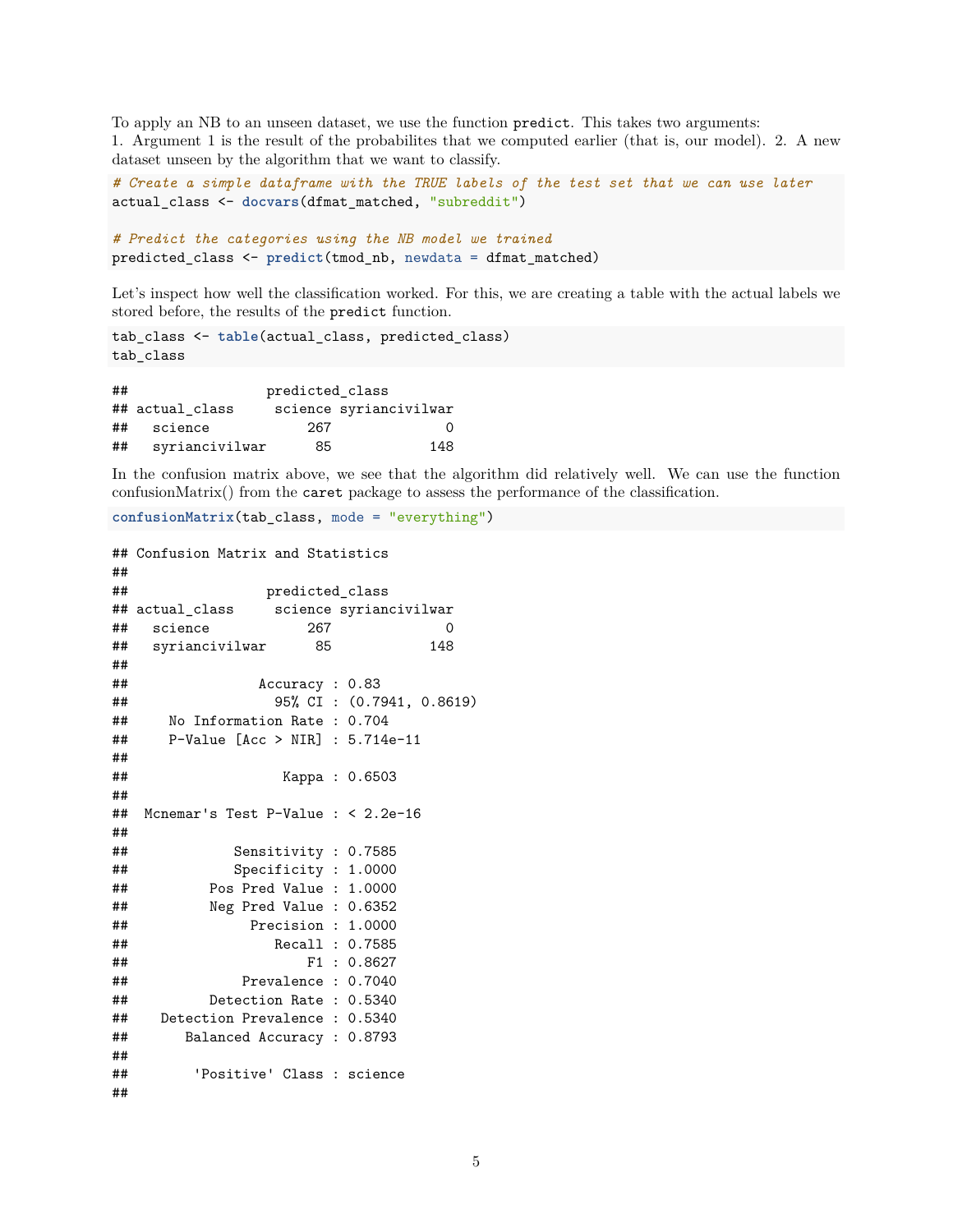The model seems to be relatively robust with measures of precision around .8. In a real research context, we would repeat this operation multiple times, we different folds of the training set and test set, until we reached an even higher level of accuracy, precision and recall. We would then use this one trained model to a larger unseen dataset.

# **Part 2 - Fitting a NB in the "real" world**

Your job as a computational social scientist is unlikely to be this easy most of the time. Usually you will be faced with lots of choices and difficulties in getting all your data ready.

The next example is a *lot more complex* and requires more input on the side of the researcher to achieve a good score in the precision metrics.

There are a lot of required files for this exercise, so if you are going to run this on your own computer, make sure you have downloaded all of them, and that they are saved in the correct location. Otherwise you are likely to encounter errors as you go through the code.

The starting point here is to load the unlabeled set of documents. The file "cctvnewscontent\_lab4.csv" includes the transcript of over 13,000 news stories broadcast on China's State Broadcaster CCTV's global branch, now called CGTN. We are going to try to classify these stories using an NB model trained using a smaller sample of pre-labeled data.

To get started, we read the document (a .csv file) using the fread function from the data.table package, which we have used before.

```
cctv.unlabeled <- fread("cctvnewscontent_lab4.csv")
```
The dataset contains over 230 variables that we do not need to explore right now. I'll bring your attention to the variable wc which has a wordcount for each transcript. Because really short texts (less than 50 words) are going to be very difficult to classify, we will remove those first.

After we subset the dataset, we are ready to call the corpus function in quantedaand pass the column name where the texts are stored as the source for the corpus.

```
# Uses base R to subset a dataframe, by year and wordcount (that is wc).
cctv_news <- subset(cctv.unlabeled, wc>50)
rm(cctv.unlabeled)
```

```
# Creates a simple quanteda corpus
cctv.corpus <- corpus(cctv_news$text)
```
We also want to create some metadata that might be useful for us at a later stage to do some analysis. In this next chunk of code, we are splitting up the dates into months, years, weeks and days. This can be done with the lubridate package.

The functions year, month and so on, take a full date  $(2019-12-03)$  o  $2019/12/03$  or 1-Dec-19, or pretty much any known format), and then extract the element that we are interested in.

We are then, adding this new variable as metadata of our newly created corpus.

```
#In the cctv.corpus, I add a new docvar called "date" which has the published date
docvars(cctv.corpus, "date") <- cctv_news$date.publish
#In the cctv.corpus, I add a new docvar called "year" which has the year extracted from the date
docvars(cctv.corpus, "year") <- year(docvars(cctv.corpus, 'date'))
# And so on.
docvars(cctv.corpus, "month") <- month(docvars(cctv.corpus, 'date'))
docvars(cctv.corpus, "week") <- week(docvars(cctv.corpus, 'date'))
docvars(cctv.corpus, "day") <- day(docvars(cctv.corpus, 'date'))
```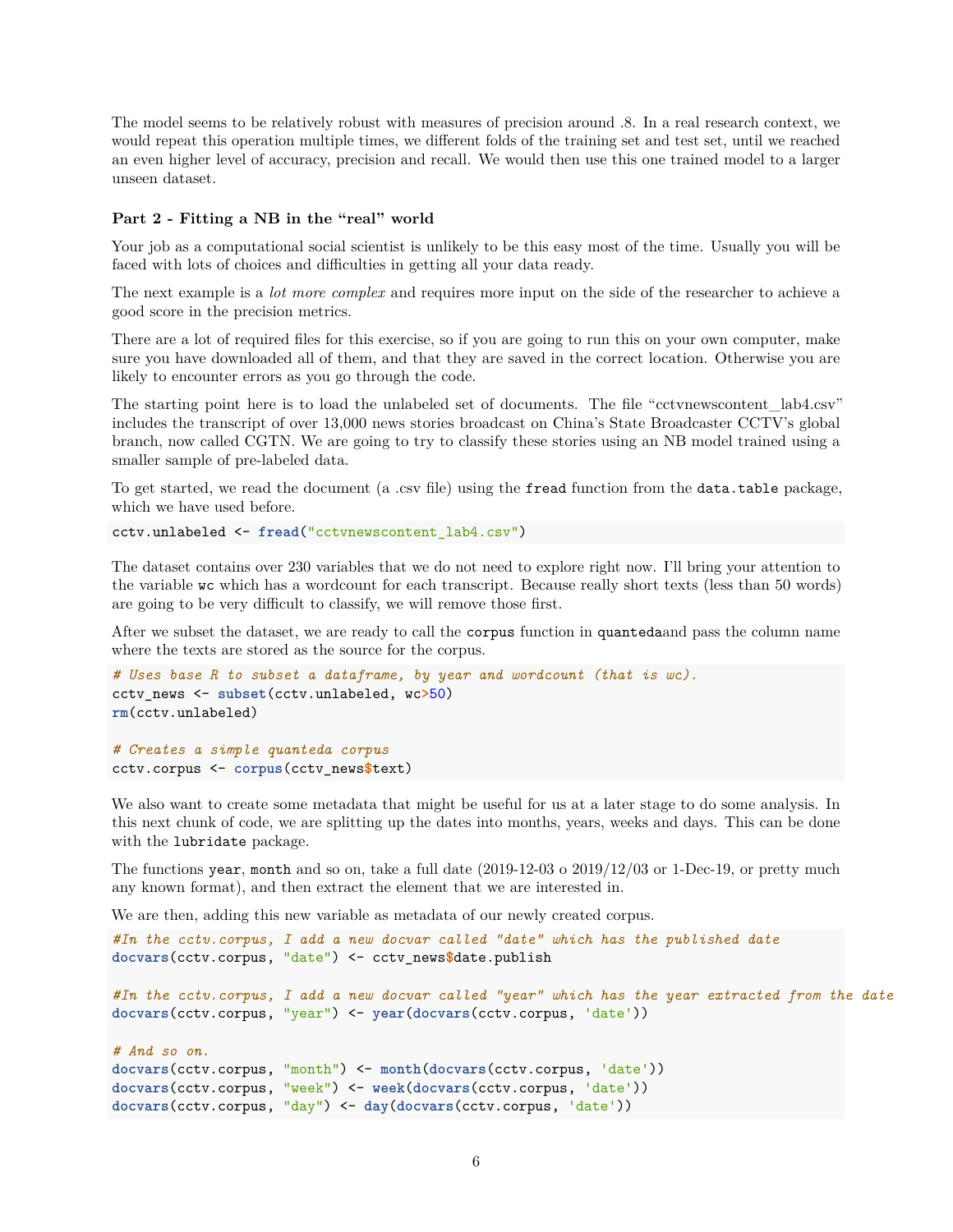```
# We also add title as metadata in the corpus
docvars(cctv.corpus, "title") <- cctv_news$title
# And the locations cited in each news iem.
docvars(cctv.corpus, "locations") <- cctv_news$locations
```
We are now ready to tokenize our corpus. Remember, tokenizing separates each document into tokens (that is, words). We are also going to take this opportunity to clean the tokenized version of the corpus, by removing things like stopwords, punctuation and so on. To make the analysis easier for us, we are just

```
This might take a few seconds to run.
```

```
# We first tokenize our corpus and remove spaces, numbers and punctuation
cctv.toks <- tokens(cctv.corpus,
                    remove_separators = TRUE,
                    remove_numbers = TRUE,
                    remove_punct = TRUE)
# We remove stopwords, as well as some words that occurr too often such as CCTV and so on
cctv.toks <- tokens_remove(cctv.toks,
                           c(stopwords("english", "smart"),"CCTV")) %>%
```

```
tokens_wordstem()
```
Let's have a look at one of the documents that has been tokenized, for example document 3433. We are going to print the first 25 words in this tokenized document.

**head**(cctv.toks[[3433]], 25)

| ## |     | $[1]$ "Qinghai"        | "Internat" | "Carpet"  | "Exhibit"     | "open"    |
|----|-----|------------------------|------------|-----------|---------------|-----------|
| ## | [6] | "Xine"                 | "capit"    | "citi"    | "northwest"   | "China"   |
|    |     | ## [11] "Qinghai"      | "Provinc"  | "Monday"  | "businessmen" | "home"    |
|    |     | $\#$ # $[16]$ "abroad" | "attend"   | "annual"  | "event"       | "exhibit" |
|    |     | $\#$ $[21]$ "area"     | "booth"    | "Tibetan" | "carpet"      | "display" |

As we know, the process of working with quanteda is that we first create a corpus, then we tokenize that corpus and then we create a DFM (document feature matrix) that can be used for most analyses. So, let's do that.

We are also going to lowercase our DFM, as we know this is an important step to reduce the dimensions of our DFM.

```
# Creates a DFM, with lowercased features (i.e. words)
cctv.dfm <- dfm(cctv.toks,
                tolower = TRUE)
```
*# How many documents are there in my DFM?* **ndoc**(cctv.dfm)

## [1] 12940

```
# How many features (i.e. words) are there in my DFM?
nfeat(cctv.dfm)
```
### ## [1] 49120

So, there are 12,940 documents and more than 49.000 words. This is too large of a number, so we are going to trim this DFM to make more manageable. According to Zipf's law,words that do not occur too often aren't really "important" for QTA, so we can remove words that occur less than a certain number of times and that appear in less than a certain number of documents.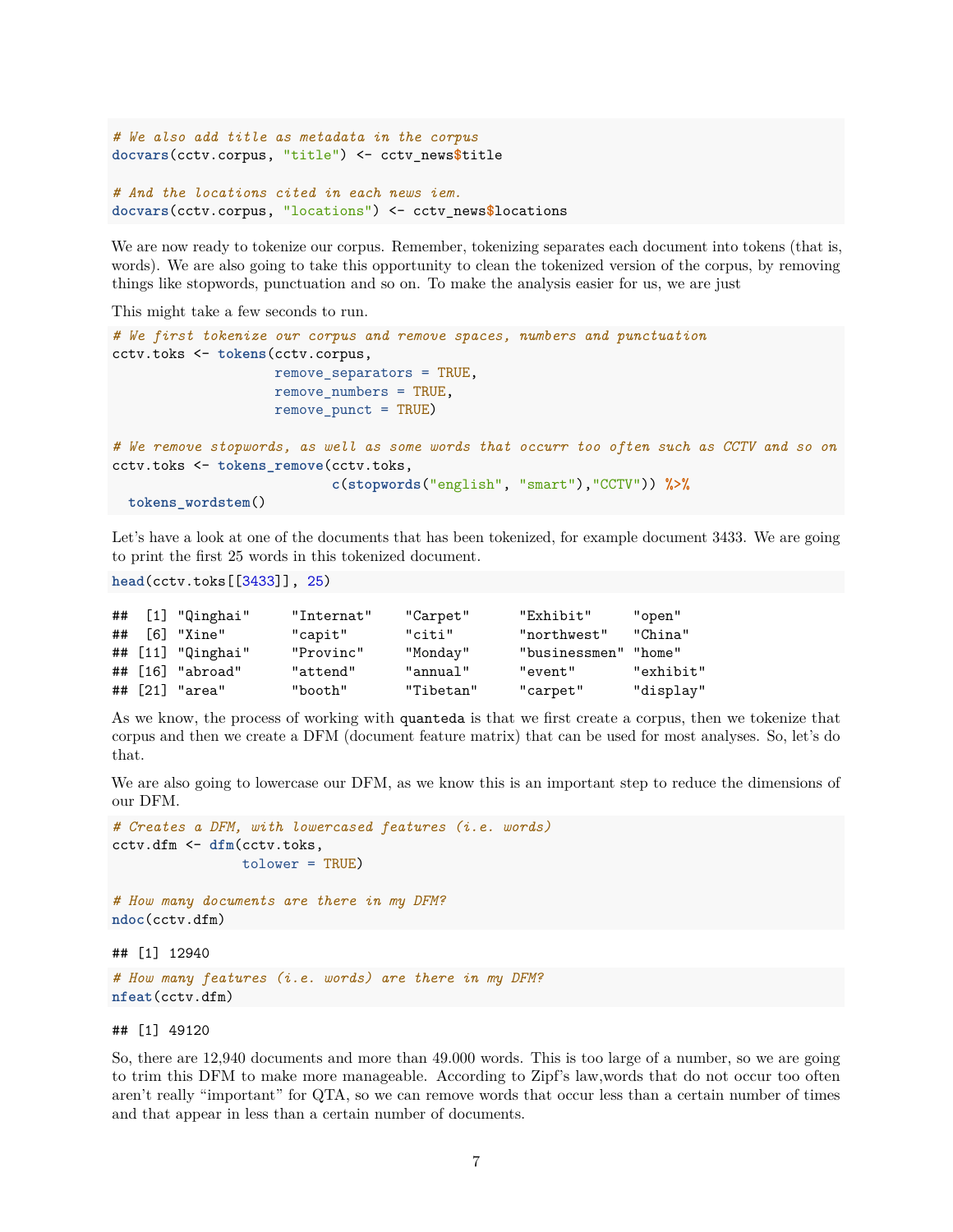These values are somewhat arbitrary. We could see which are the top occurring words to get an idea of general frequencies, and use that to determine how much we are going to trim our DFM

**topfeatures**(cctv.dfm, 10)

## china year chines peopl countri provinc citi time water ## 23846 13646 11988 10750 7941 7434 7165 6593 6528 ## local ## 6522

From this, we also see that China seems to be occuring very often. To correct for this, we could remove all mentions of countries from our DFM. Luckily for us, quanteda has a dictionary of countries in the package newsmap that we can pass to quanteda to remove the words.

```
# Removes mentions of a country
cctv.dfm <- dfm_remove(cctv.dfm,
                        dictionary(data_dictionary_newsmap_en))
# We can print the top features and see we let go of China and Chinese
topfeatures(cctv.dfm, 10)
## year chines peopl countri provinc citi time water local
## 13646 11988 10750 7941 7434 7165 6593 6528 6522
## govern
## 6233
# Trim the DFM to exclude words that occur less than 10 times
cctv.dfm <- dfm_trim(cctv.dfm, min_termfreq = 10)
```

```
# How many features (i.e. words) are there in my DFM after trimming?
nfeat(cctv.dfm)
```
# ## [1] 9274

We have gone from more than 49.000 featuresm to 9,274, which is enough to get diversity and specificity in our DFM.

Now that we finished getting our corpus of interest ready we need to train an algorithm that we can then apply to this corpus to see what topic each of the documents belongs to.

For this process, I need to create a dataframe that has 2 things:

1. The text of the documents that are labeled

2. The labels of these documents

To get to this point, we are going to collect some Word files that have the text, and combine them with an Excel file that has the labels.

Let's start with importing the Word files to R. To do this, I am going to make a list of all the files, then I am going to write a loop that load the file to R, reads it, extracts the text and pastes it into a single dataframe

```
# Create a list of file names
list.transcripts.paths <- list.files(path="Texts/")
# Creates an empty object where I am going to store my text files
full.transcripts2012 <- c()
# A for loop that goes through the list of files in and extracts the text
for(i in list.transcripts.paths){ # Go through the list of file names
  file <- paste("Texts/",i,collapse="", sep = "") # Create a path where the file is stored
  transcript <- read_docx(file) # Read the file to R
```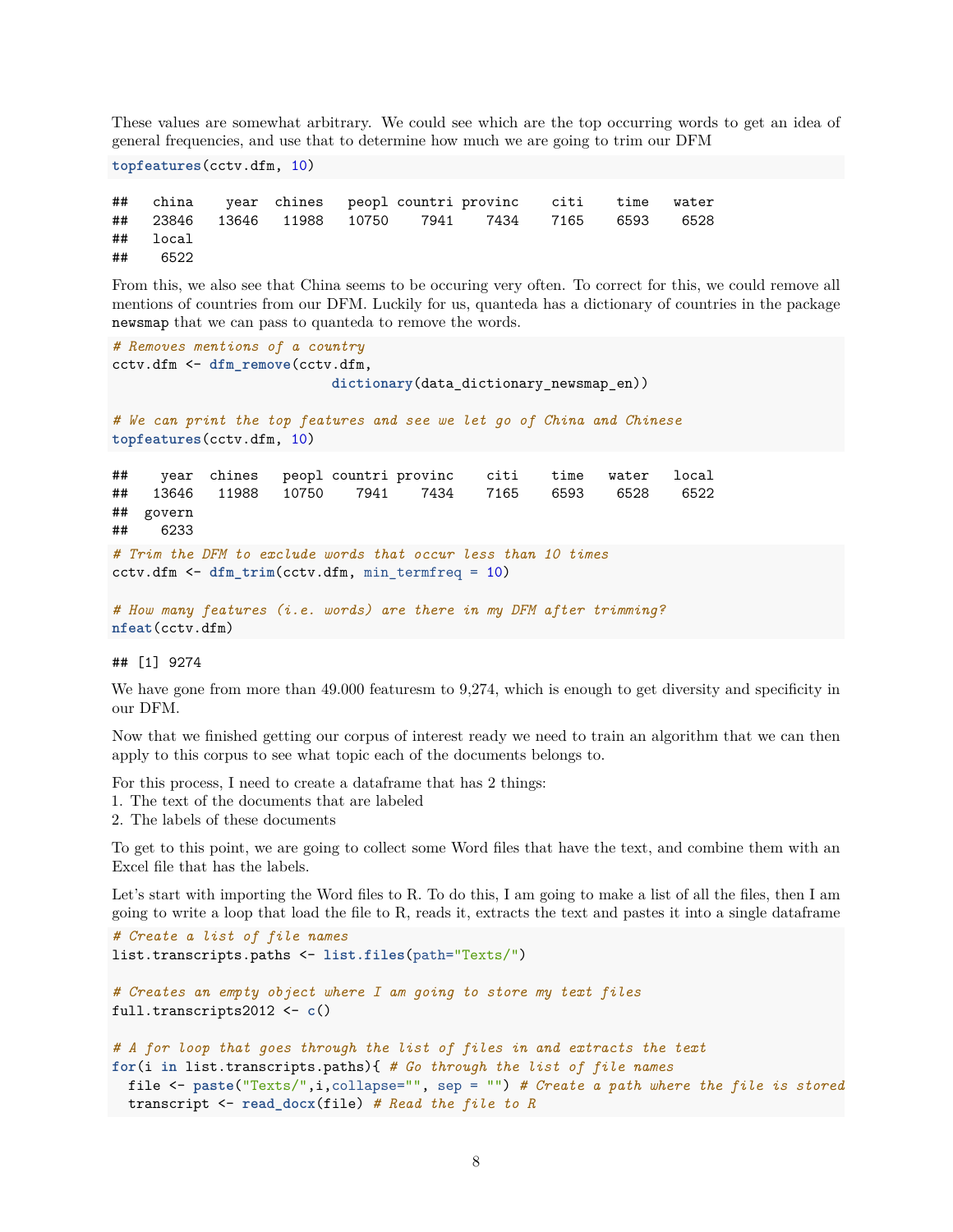```
transcript <- paste(transcript, collapse = " ") # Collapse or concatenate all the text into 1 long string
  full.transcripts2012 <- paste(transcript, full.transcripts2012, collapse = " ") # Add it to my empty object
}
```
The object list.transcripts.paths is just a list of file names. The object full.transcripts is now a VERY long character with ALL the text from the 56 Word files. This is of no use to us, so we are going to split this LONG character into 1199 shorter texts, each of which has the text of 1 news story.

Luckily for us, the beginning and end of each document is clearly marked with the words "ID –" or "ID -". Therefore, next we are going to have R look for these instances of either phrase and add a marker ("|") that we are then going to use to split the character object into smaller chunks one for each news story.

```
# We look for instances of ID -- or ID - and use the marker | to substitute them
full.transcripts2012 <- str_replace_all(full.transcripts2012, fixed("ID -- "), "|")
full.transcripts2012 <- str_replace_all(full.transcripts2012, fixed("ID - "), "|")
# We tell R, split the long character "full.transcripts2012" into shorter strings using "|" to make the cut
a <- strsplit(full.transcripts2012, "[|]") # Creates a list
# We unlist "a" into a DF of one single column including each news item in one row
df <- data.frame(matrix(unlist(a), nrow=lengths(a), byrow=T))
colnames(df) <- "text" # Name this new column "text"
df$text <- str_replace_all(df$text, fixed("|"), "") # Remove the marker "|" from the text
# Each document has an ID number, and we are going extract it form the text
df$id <- substr(df$text,1,4) # Extract the first 4 characters of the text (which is where the ID is)
df$text <- substring(df$text,5) # Use the rest of content as the text
# Let's clean our R Environment and remove objects we no longer need
rm(a)
rm(full.transcripts2012)
rm(list.transcripts.paths)
rm(i)
# Let's have a look at what this new df looks like
head(df)
## text
## 1
## 2  Peninah: Hello and welcome to Africa Live. I'm Peninah Karibe. Let's take you live to South Afric;
\# 3
\# # 4
\##5
\##6
## id
## 1
## 2 1177
## 3 1178
## 4 1179
## 5 1180
```
## 6 1181

So we've created a df that has text and ID. Now we are missing the labels for each of these texts. These labels are stored in another Excel file that we are now going to merge to the one that includes the texts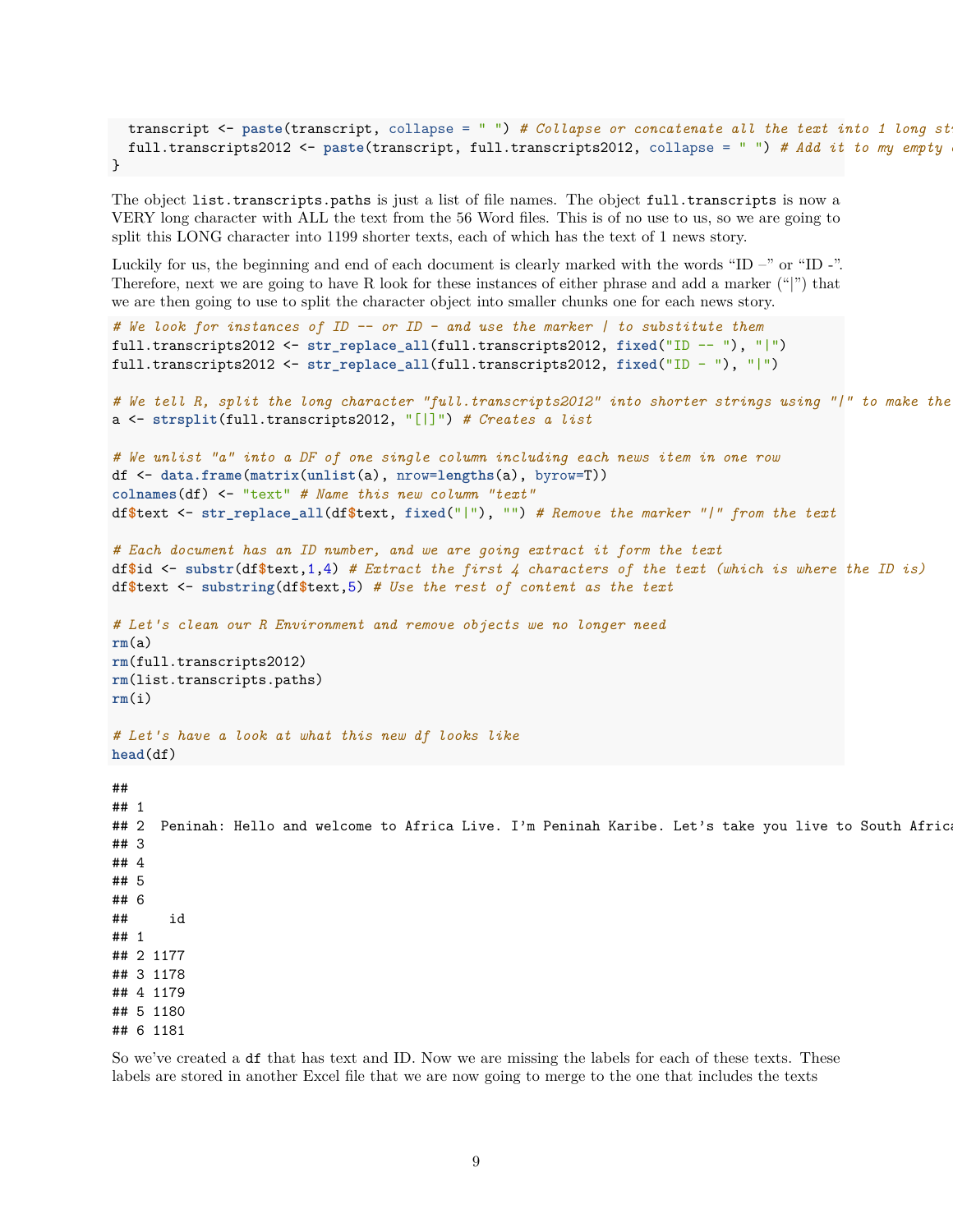```
# Read the CSV file with the labels
cgtn.dataset <- read.csv(file = "CCTVFullDatasetFromR.csv", colClasses=c("id"="character"))
# Remove the first column, which we don't need
cgtn.dataset$X <- NULL
# Merge the 2 datasets using "id" as the key to merge them
full.text.cgtn <- merge(cgtn.dataset[,c(1:106,407:414)], df[2:1200,], "id")
# Let's just keep the variables we are interested in
full.text.cgtn %<>%
  select(id,
           year,
          topic_name,
          text)
# Let's have a look at what the new full.text.cgtn df looks like
glimpse(full.text.cgtn)
## Rows: 1,199
## Columns: 4
## $ id <chr> "0001", "0002", "0003", "0004", "0005", "0006", "00...
## $ year <int> 2012, 2012, 2012, 2012, 2012, 2012, 2012, 2012, 201...
## $ topic_name <fct> "Military & Political Violence", "Crime, Legal & Ju...
## $ text <chr> " We start in Syria where UN Arab League special en...
# Finally, let's clean our Environment of unnecessary variables
rm(cgtn.dataset)
rm(df)
rm(file)
rm(transcript)
```
So, our training dataset has 4 variables, one with the text ID, one with the year, one with the topic label assigned by human coders, and one with the text. Let's see which topics are included in this hand coded dataset

```
table(full.text.cgtn$topic_name)
```

| ## |                                    |                               |
|----|------------------------------------|-------------------------------|
|    | ## Crime, Legal & Judicial Matters | Culture, Religion & Tourism   |
| ## | 36                                 | 41                            |
| ## | Ecology & the Environment          | Economic Matters              |
| ## | 28                                 | 273                           |
| ## | Foreign Affairs/Diplomacy          | Human Interest & Oddities     |
| ## | 132                                | 20                            |
| ## | Military & Political Violence      | Natural Disasters & Accidents |
| ## | 163                                | 22                            |
| ## | Politics within a State            | Science & Technology          |
| ## | 186                                | 15                            |
| ## | Social Issues                      | Sports                        |
| ## | 98                                 | 185                           |

From the table above, we see that there's some topics that do not occur very often, while other occur quite often. So, we might want to reduce the dimensions of our labels, to have just 3 groups:

1. Political news (include diplomacy, domestic politcs, and military and political violence, crime legal and judicial matters)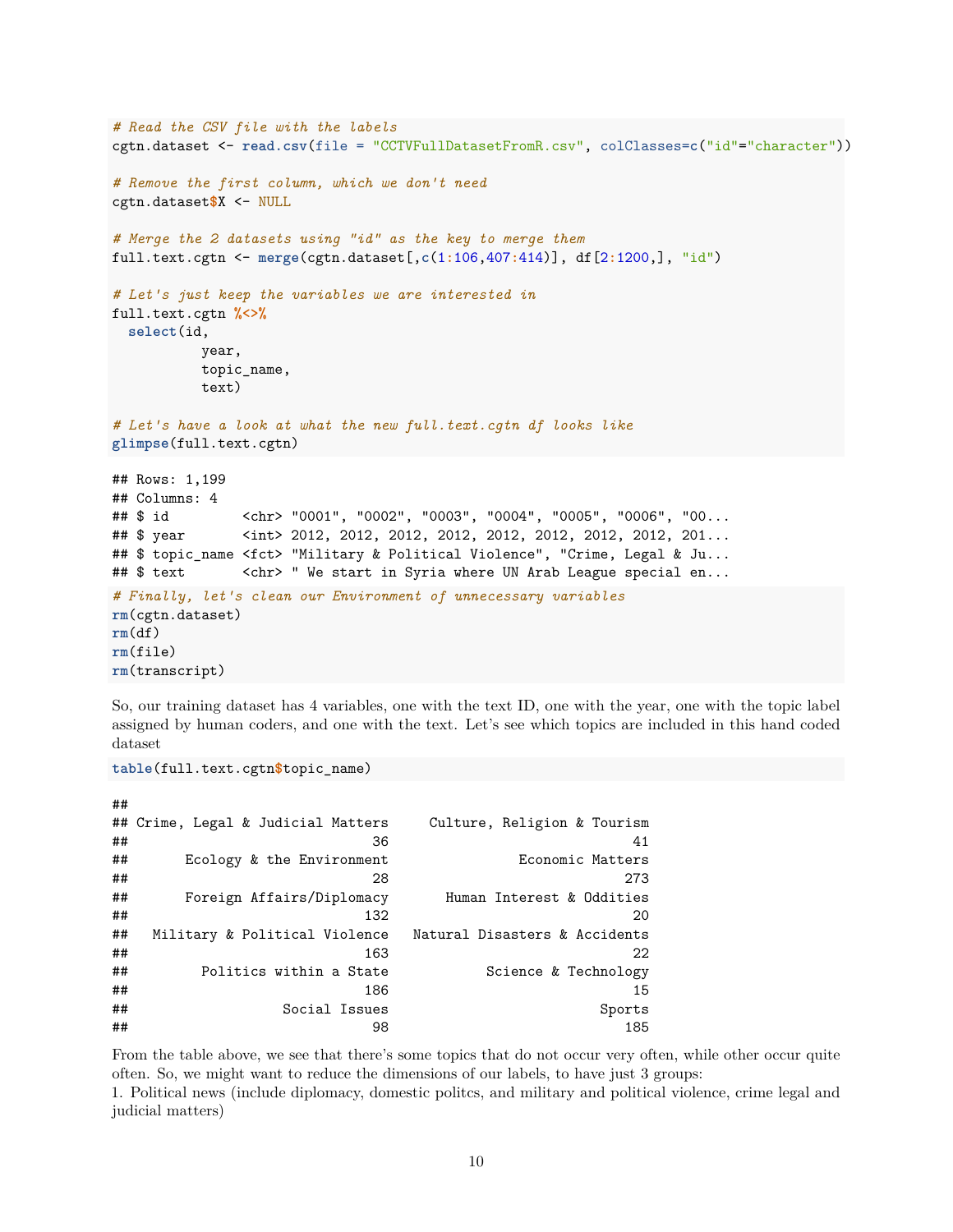2. News about the economy (including economic matters, social issues and science and technology)

3. News about other topics

For this, we will need to recode our labels into a new variable, which we will code "label" that will take only 3 levels: politics, economy and others. To do this, we are going to use the case\_when function, that allows us to give conditions to the recoding of a variable.

```
full.text.cgtn %<>%
  mutate(label = case_when(
   topic_name == "Politics within a State" ~ "politics",
   topic_name == "Military & Political Violence" ~ "politics",
   topic_name == "Foreign Affairs/Diplomacy" ~ "politics",
   topic_name == "Economic Matters"~ "economy",
   topic_name == "Science & Technology" ~ "economy",
   topic_name == "Social Issues" ~ "economy",
   TRUE ~ "sports & culture "))
```
**table**(full.text.cgtn**\$**label)

| ## |         |                           |     |
|----|---------|---------------------------|-----|
| ## | economy | politics sports & culture |     |
| ## | 386     | 481                       | 332 |

We now have three more or less balance categories, that we can use as labels to train our Naïve Bayes algorithm. Before we can do that, we need to turn this df with the texts and labels, into a corpus that quanteda is able to read for the NB classifier.

```
labeled.corpus <- corpus(full.text.cgtn)
```

```
# Let's add the labels we just created as docvars
docvars(labeled.corpus, "label") <- full.text.cgtn$label
```
As usual, let's tokenize the labeled dataset and do some cleaning by rmeoving punctuation, numbers, symbols and stop words, as well as the word CCTV which appears very often.

```
# We use "tokens" to tokenize the corpus
labeled.toks <- tokens(labeled.corpus,
                   remove_separators = TRUE,
                   remove_numbers = TRUE,
                   remove_punct = TRUE)
# We remove stopwords, as well as some words that occurr too often such as CCTV and so on
labeled.toks <- tokens_remove(labeled.toks,
                         c(stopwords("english", "smart"),"CCTV")) %>%
 tokens_wordstem()
# Let's have a look at the tokenized version of document 33
head(cctv.toks[[33]], 20)
## [1] "Peopl" "crystal" "ball" "foretel" "futur"
## [6] "convinc" "project" "call" "Live" "Earth"
```
Notice how this process is always the same, and in this case, it is doing the exact same thing we did with the unlabeled dataset. We can now proceed to create a DFM, in which we will remove the names of countries (just as we did before), and we will explore the top occurring features.

## [11] "Simul" "oper" "intern" "group" "scientist" ## [16] "claim" "predict" "futur" "accur" "Live"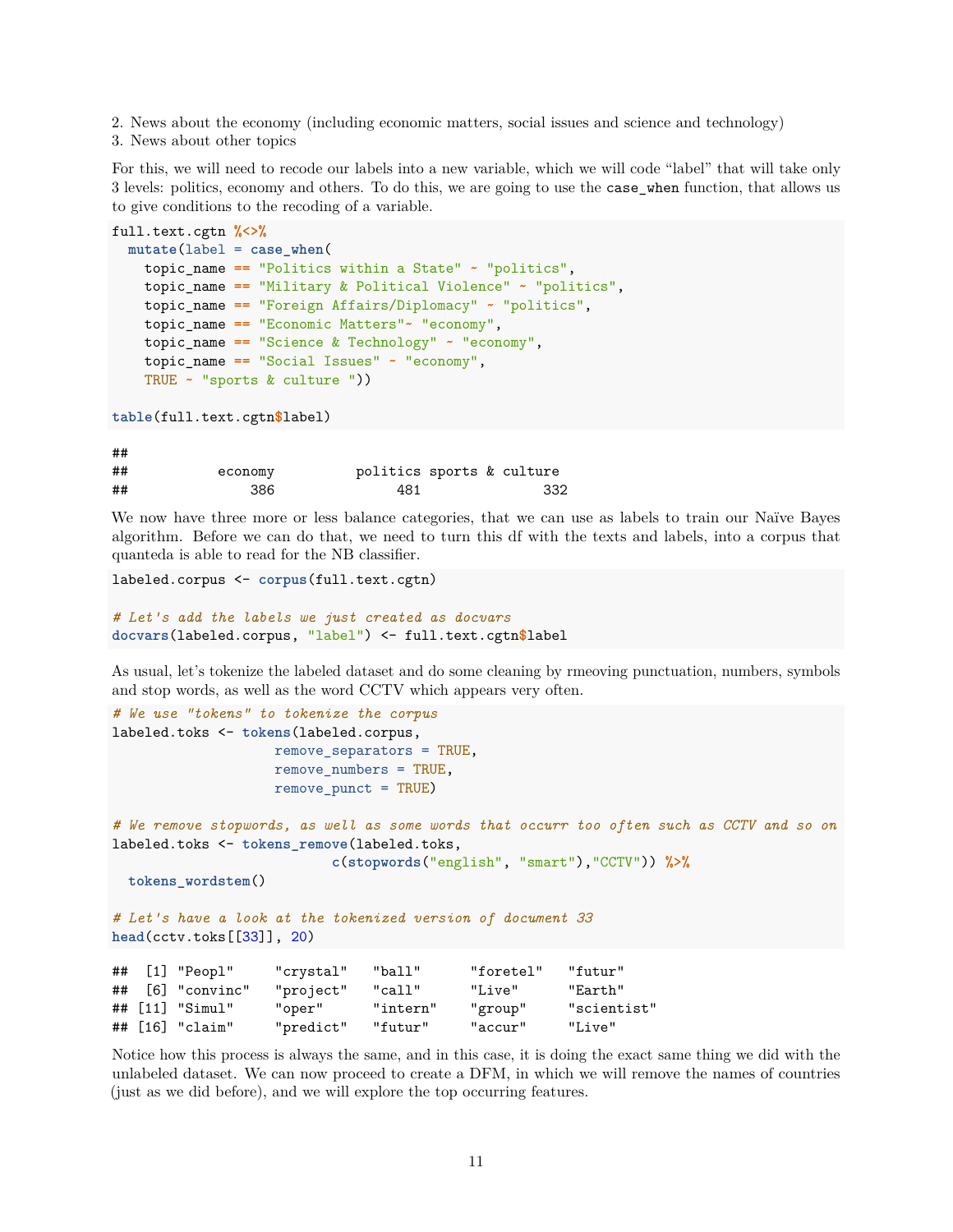```
# Creates a DFM, with lowercased features (i.e. words)
labeled.dfm <- dfm(labeled.toks,
                tolower = TRUE)
# How many documents are there in my DFM?
ndoc(labeled.dfm)
## [1] 1199
# How many features (i.e. words) are there in my DFM?
nfeat(labeled.dfm)
```
## [1] 11202

In this labeled dataset, we currently have almost as many words as we did in our  $20,000+$  articles of the unlabeled dataset. We therefore might want to do the same process we did before of removing the names of countries (they are occurring too often, and also removing words that do not appear too often).

```
# Removes mentions of a country
labeled.dfm <- dfm_remove(labeled.dfm,
                       dictionary(data_dictionary_newsmap_en))
# We can print the top features and see how many there are in total
topfeatures(labeled.dfm, 10)
## countri africa year peopl south govern african presid time
## 1424 1292 1094 1027 997 975 848 827 660
## world
## 642
nfeat(labeled.dfm)
## [1] 10949
# Trim the DFM to exclude words that occur less than 10 times and see total number of features
labeled.dfm <- dfm trim(labeled.dfm, min termfreq = 5)
nfeat(labeled.dfm)
## [1] 3621
topfeatures(labeled.dfm, 10)
## countri africa year peopl south govern african presid time
## 1424 1292 1094 1027 997 975 848 827 660
## world
## 642
```
At this stage, we are ready to start the cross-validation of our model. We are going to run multiple iterations of the NB classifier until we reach a point that we think is good enough.

The process is just like we saw at the beginning of the lab. 1. We sample a % of labeled articles and we use them as training set. 2. We will then try to predict categories in the unseen dataset. 3. We will print the confusion matrix and repeat until we find a model that is a good fit.

*# Iteration 1*

```
# Divide the labeled dataset into training and test
id_train1 <- sample(1:1199, 800, replace = FALSE) # Random sampling
```

```
# Adding a variable named "id_numeric" to the DFM
```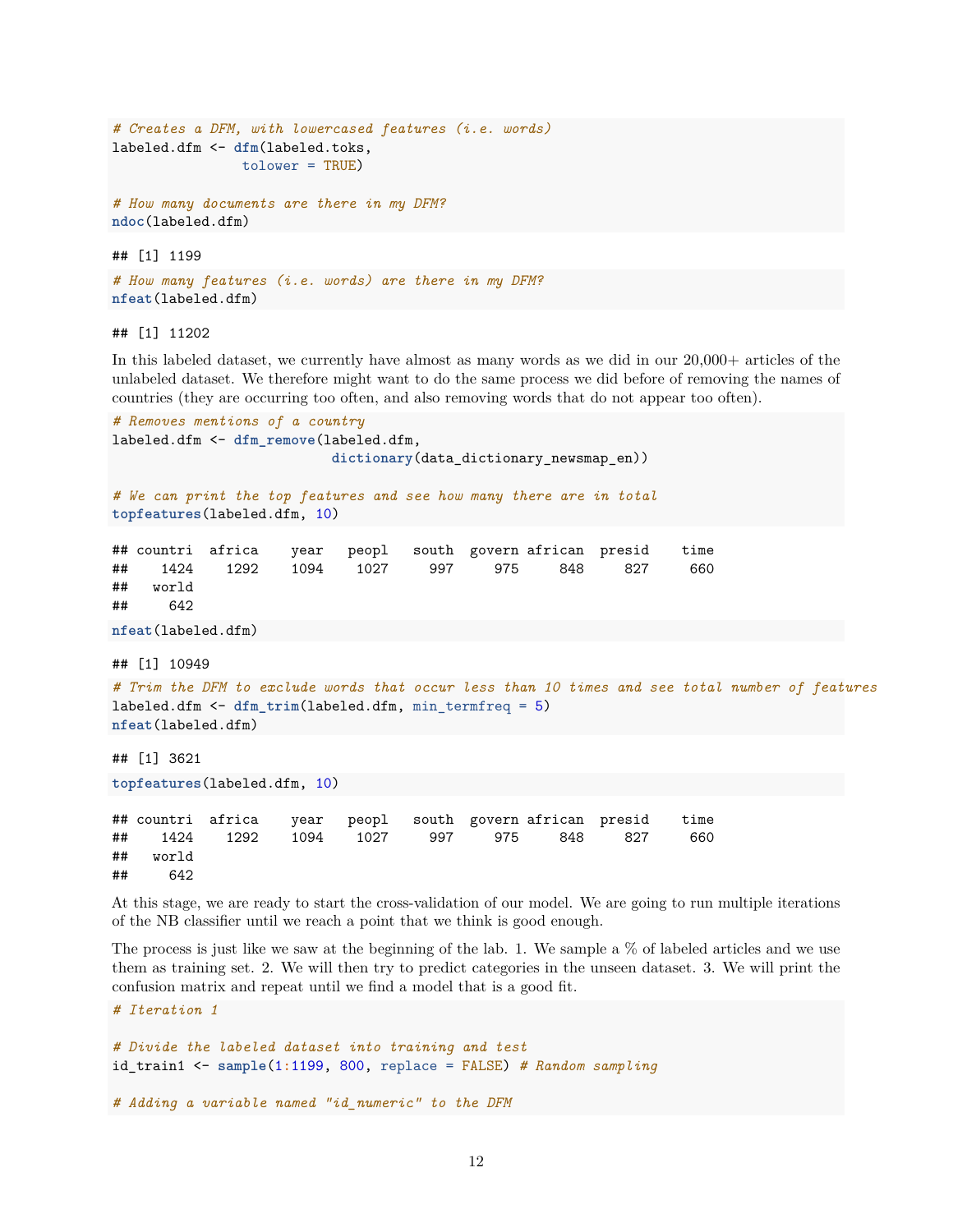```
docvars(labeled.dfm, "id_numeric") <- 1:ndoc(labeled.dfm)
# Split the labeled dataset into training and test
training dfm <- dfm subset(labeled.dfm, id numeric \frac{\pi}{6} id train1)
test_dfm <- dfm_subset(labeled.dfm, !id_numeric %in% id_train1)
# Fit the NB classifier
nb <- textmodel_nb(training_dfm, docvars(training_dfm, "label"))
summary(nb, 50) # Prints probabilites of words per topic
##
## Call:
## textmodel_nb.dfm(x = training_dfm, y = docvars(training_dfm,
## "label"))
##
## Class Priors:
## (showing first 3 elements)
## economy politics sports & culture
## 0.3333 0.3333 0.3333
##
## Estimated Feature Scores:
## start arab leagu special envoy
## economy 0.002386 6.449e-05 0.0001290 0.0004514 3.225e-05
## politics 0.001638 1.342e-03 0.0006143 0.0005688 2.730e-04
## sports & culture 0.002733 1.171e-04 0.0021083 0.0008980 3.904e-05
## crisi kofi annan call member
## economy 0.0010963 3.225e-05 3.225e-05 0.001322 0.0009351
## politics 0.0013651 1.138e-04 1.138e-04 0.002912 0.0015699
## sports & culture 0.0003123 3.904e-05 3.904e-05 0.001484 0.0008980
## secur council overcom prevail deadlock
## economy 0.001290 0.0001935 1.290e-04 3.225e-05 9.674e-05
## politics 0.006143 0.0013879 4.550e-05 6.826e-05 9.101e-05
## sports & culture 0.001171 0.0001171 7.809e-05 1.562e-04 3.904e-05
## adopt unit posit enabl mediat
## economy 0.0001935 0.0003547 0.0009996 2.257e-04 3.225e-05
## politics 0.0003640 0.0005005 0.0011149 4.550e-05 2.958e-04
## sports & culture 0.0001562 0.0003123 0.0013665 3.904e-05 3.904e-05
## effort deliv peac address press
## economy 0.0008706 0.0004192 0.0005159 0.0004837 9.674e-05
## politics 0.0012741 0.0002730 0.0036631 0.0006826 4.550e-04
## sports & culture 0.0006247 0.0001952 0.0005076 0.0001171 2.733e-04
## confer meet send technic team
## economy 0.0004192 0.001967 0.0002902 2.902e-04 0.0003869
## politics 0.0009556 0.002707 0.0008418 9.101e-05 0.0003868
## sports & culture 0.0005466 0.001054 0.0001562 4.685e-04 0.0081209
## prepar talk resolv stay announc
## economy 0.0002902 0.0019670 0.0001612 0.0006127 0.0009029
## politics 0.0006826 0.0037086 0.0007281 0.0007736 0.0013879
## sports & culture 0.0012103 0.0008589 0.0001562 0.0008980 0.0004685
## set zone protect grow number
## economy 0.0015478 2.902e-04 0.0007094 0.0015478 0.001999
## politics 0.0008418 2.048e-04 0.0008191 0.0007281 0.001479
## sports & culture 0.0016398 3.904e-05 0.0006247 0.0008589 0.001796
## refuge flee violent presid bashar
```

```
13
```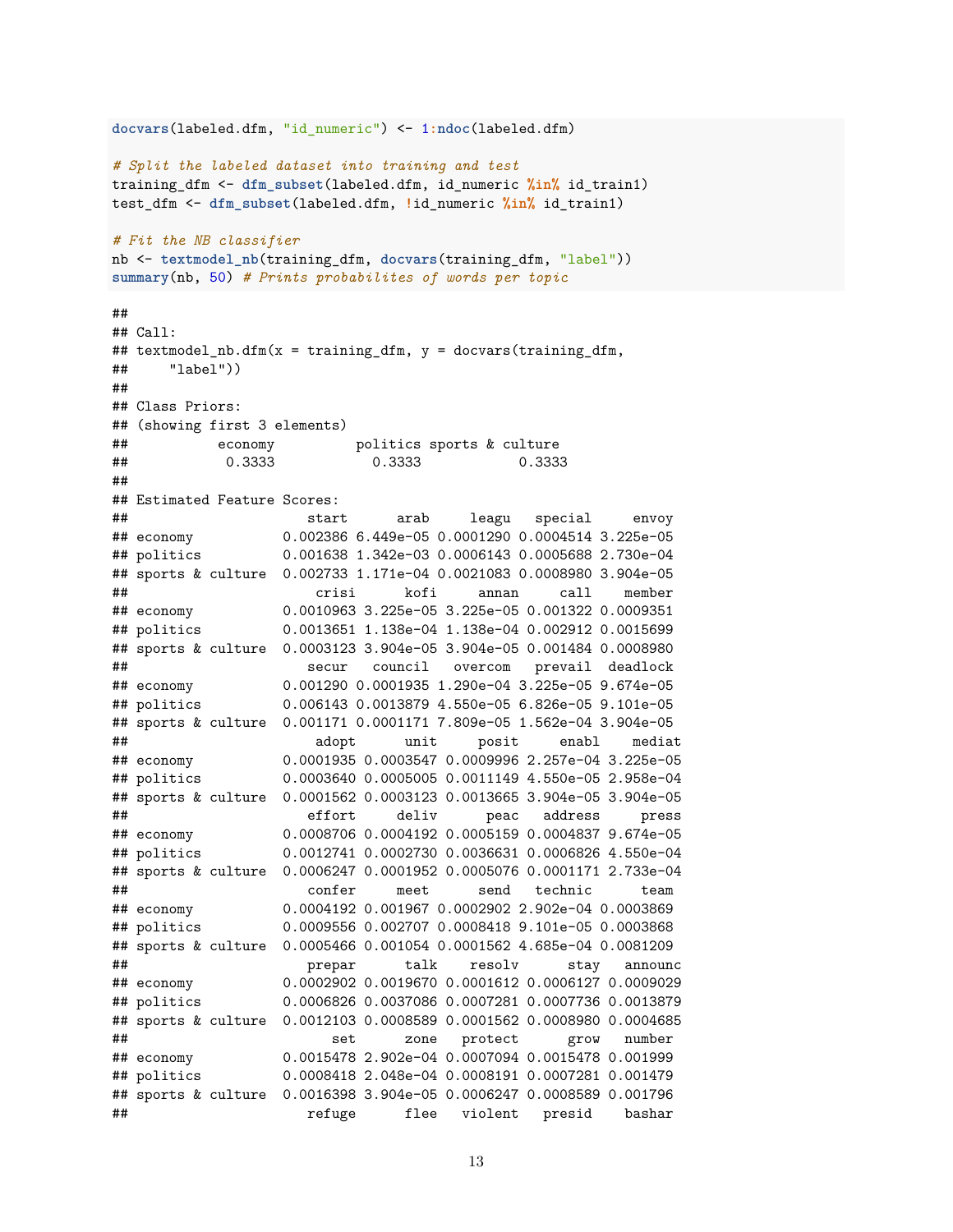|    | ## economy                                                            |     | 0.0006772 0.0001290 9.674e-05 0.002031 3.225e-05 |                                                   |
|----|-----------------------------------------------------------------------|-----|--------------------------------------------------|---------------------------------------------------|
|    | ## politics                                                           |     | 0.0008418 0.0002958 2.275e-04 0.010193 9.101e-05 |                                                   |
|    | ## sports & culture 0.0001171 0.0001171 3.904e-05 0.001523 3.904e-05  |     |                                                  |                                                   |
| ## |                                                                       | al. | assad fled northern                              | hour                                              |
|    | ## economy                                                            |     |                                                  | 9.674e-05 3.225e-05 9.674e-05 0.0001612 0.0007739 |
|    | ## politics                                                           |     |                                                  | 1.775e-03 4.550e-05 4.095e-04 0.0005461 0.0007736 |
|    | ## sports & culture 4.685e-04 3.904e-05 1.171e-04 0.0002343 0.0006247 |     |                                                  |                                                   |

The results above show us each word in our labeled dataset and the probability of this word belonging to one of 3 labels.

We would now be ready to try to predict the categories of the remaining 399 articles the algorithm hasn't seen. Before that, and as we learned earlier, we need to match the words appering in the training and test datasets because Naïve Bayes can only take features into consideration that occur both in the training set and the test set. We can fix this by passing training\_dfm to dfm\_match() as a pattern.

```
# Matches training and test sets
dfmat_matched <- dfm_match(test_dfm, features = featnames(training_dfm))
# Predicting categories in the unseen group of documents
pred_data <- predict(nb, test_dfm)
# Building a confusion matrix to assess the accuracy, precision and recall metrics
actual_class <- docvars(test_dfm, "label")
predicted_class <- pred_data
class_table <- table(actual_class, predicted_class)
confusionMatrix(class_table, mode = "everything")
## Confusion Matrix and Statistics
##
## predicted_class
## actual_class economy politics sports & culture
## economy 126 8 5
## politics 9 138 2
## sports & culture 14 8 89
##
## Overall Statistics
##
## Accuracy : 0.8847
## 95% CI : (0.8492, 0.9143)
## No Information Rate : 0.386
## P-Value [Acc > NIR] : < 2e-16
##
## Kappa : 0.825
##
## Mcnemar's Test P-Value : 0.04765
##
## Statistics by Class:
##
## Class: economy Class: politics
## Sensitivity 0.8456 0.8961
## Specificity 0.9480 0.9551
## Pos Pred Value 0.9065 0.9262
## Neg Pred Value 0.9115 0.9360
## Precision 0.9065 0.9262
## Recall 0.8456 0.8961
```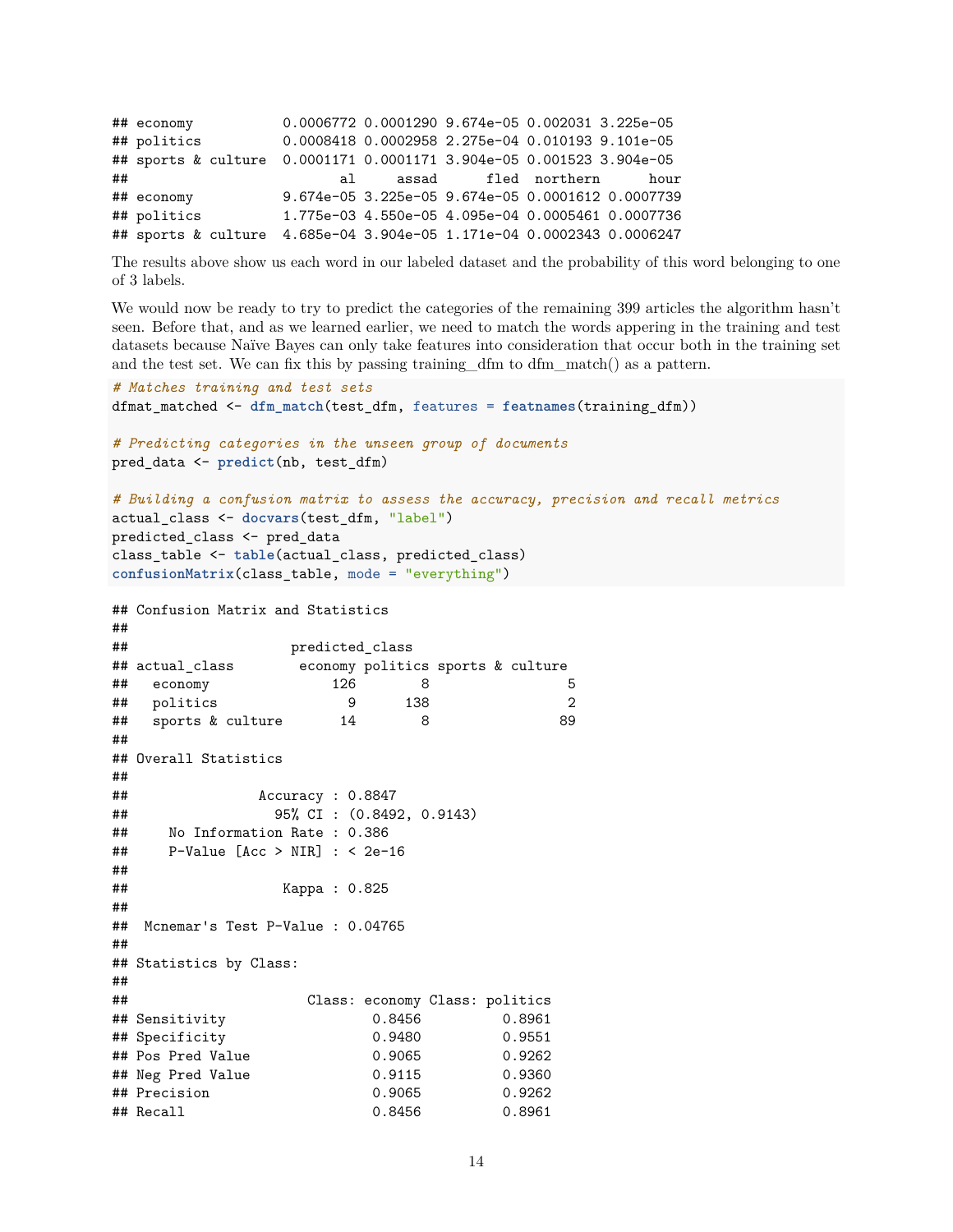| ## F1 |                         | 0.8750                  |        | 0.9109 |
|-------|-------------------------|-------------------------|--------|--------|
|       | ## Prevalence           | 0.3734                  |        | 0.3860 |
|       | ## Detection Rate       | 0.3158                  |        | 0.3459 |
|       | ## Detection Prevalence | 0.3484                  |        | 0.3734 |
|       | ## Balanced Accuracy    | 0.8968                  |        | 0.9256 |
| ##    |                         | Class: sports & culture |        |        |
|       | ## Sensitivity          |                         | 0.9271 |        |
|       | ## Specificity          |                         | 0.9274 |        |
|       | ## Pos Pred Value       |                         | 0.8018 |        |
|       | ## Neg Pred Value       |                         | 0.9757 |        |
|       | ## Precision            |                         | 0.8018 |        |
|       | ## Recall               |                         | 0.9271 |        |
|       | ## F1                   |                         | 0.8599 |        |
|       | ## Prevalence           |                         | 0.2406 |        |
|       | ## Detection Rate       |                         | 0.2231 |        |
|       | ## Detection Prevalence |                         | 0.2782 |        |
|       | ## Balanced Accuracy    |                         | 0.9272 |        |

Our NB classifier seems to have done pretty well, with measures well above .8. This is a good starting point, but we want to repeat the process a few times to find the best model for our data. So, we will iterate the process from randomly splitting our dataset into 2 groups (training and test), to fitting the model and testing the precision metrics.

We will do this 4 more times. The code chunks below, repeat the code above and just change the seed, so we get a different sample of articles each time.

```
# Iteration 2
```

```
id_train2 <- sample(1:1199, 800, replace = FALSE)
docvars(labeled.dfm, "id_numeric") <- 1:ndoc(labeled.dfm)
training_dfm <- dfm_subset(labeled.dfm, id_numeric %in% id_train2)
test_dfm <- dfm_subset(labeled.dfm, !id_numeric %in% id_train2)
nb <- textmodel_nb(training_dfm, docvars(training_dfm, "label"))
summary(nb, 10)
```

```
##
## Call:
## textmodel_nb.dfm(x = training_dfm, y = docvars(training_dfm,
## "label"))
##
## Class Priors:
## (showing first 3 elements)
## economy politics sports & culture
## 0.3333 0.3333 0.3333
##
## Estimated Feature Scores:
## start arab leagu special envoy
## economy 0.002427 0.0003782 0.0001576 0.0005358 3.152e-05
## politics 0.001577 0.0009461 0.0004731 0.0007884 2.253e-04
## sports & culture 0.002720 0.0001183 0.0020892 0.0008278 3.942e-05
## crisi kofi annan call member
## economy 0.0012293 3.152e-05 3.152e-05 0.001576 0.0008826
## politics 0.0012615 2.253e-05 2.253e-05 0.002703 0.0016220
## sports & culture 0.0002759 3.942e-05 3.942e-05 0.001222 0.0007490
```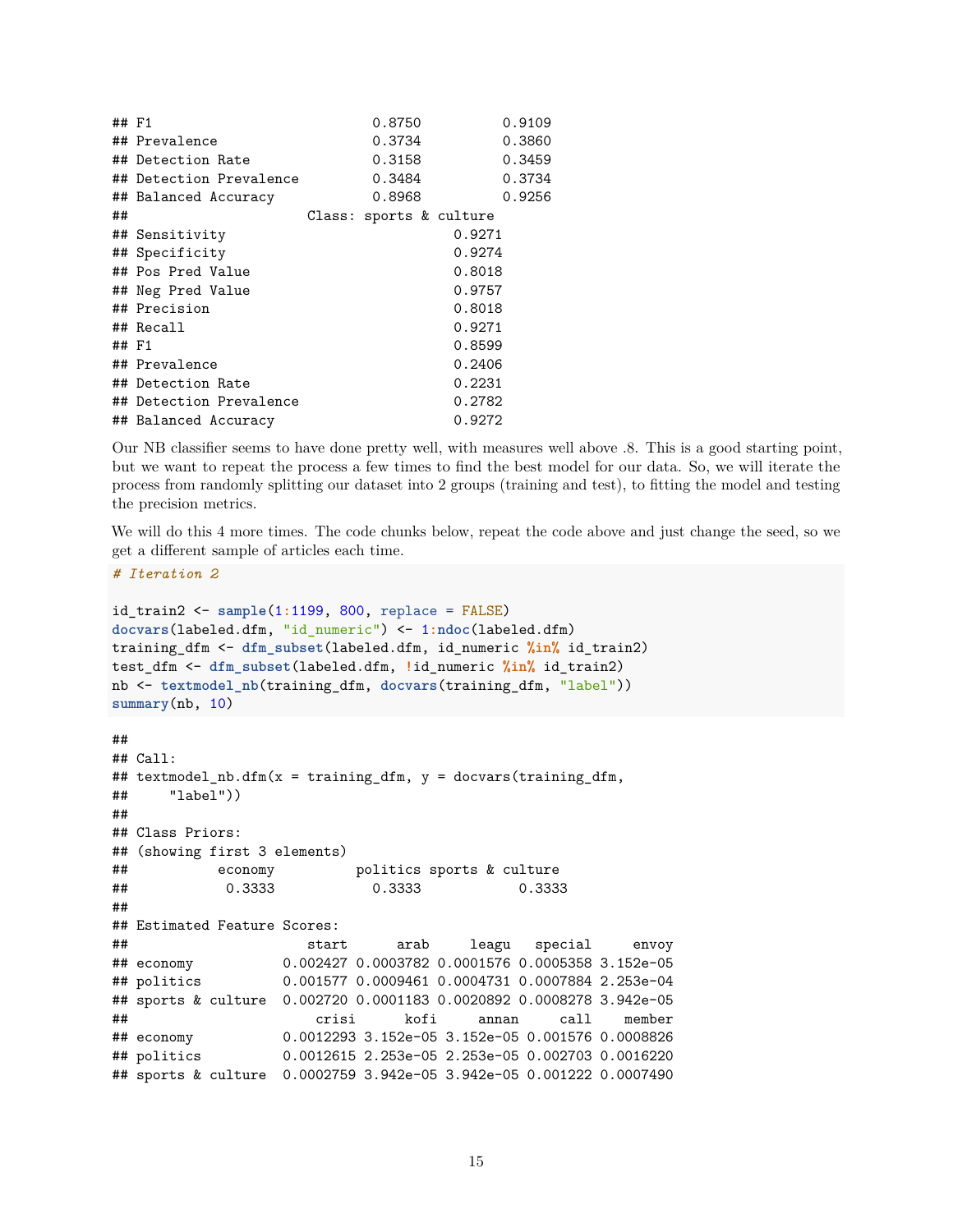```
dfmat_matched <- dfm_match(test_dfm, features = featnames(training_dfm))
pred_data <- predict(nb, test_dfm)
actual_class <- docvars(test_dfm, "label")
predicted_class <- pred_data
class_table <- table(actual_class, predicted_class)
confusionMatrix(class_table, mode = "everything")
## Confusion Matrix and Statistics
##
## predicted_class
## actual_class economy politics sports & culture
## economy 123 7 5
## politics 6 128 5
## sports & culture 19 9 97
##
## Overall Statistics
##
## Accuracy : 0.8722
             95% CI : (0.8354, 0.9033)
## No Information Rate : 0.3709
## P-Value [Acc > NIR] : < 2e-16
##
## Kappa : 0.8077
##
## Mcnemar's Test P-Value : 0.02457
##
## Statistics by Class:
##
## Class: economy Class: politics
## Sensitivity 0.8311 0.8889
## Specificity 0.9522 0.9569
## Pos Pred Value 0.9111 0.9209
## Neg Pred Value 0.9053 0.9385
## Precision 0.9111 0.9209
## Recall 0.8311 0.8889<br>## F1 0.8693 0.9046
                   0.8693 0.9046
## Prevalence 0.3709 0.3609
## Detection Rate 0.3083 0.3208
## Detection Prevalence 0.3383 0.3484
## Balanced Accuracy 0.8916 0.9229
## Class: sports & culture
## Sensitivity 0.9065
## Specificity 0.9041
## Pos Pred Value 0.7760
## Neg Pred Value 0.9635
## Precision 0.7760
## Recall 0.9065
## F1 0.8362
## Prevalence 0.2682
## Detection Rate 0.2431
## Detection Prevalence 0.3133
## Balanced Accuracy 0.9053
```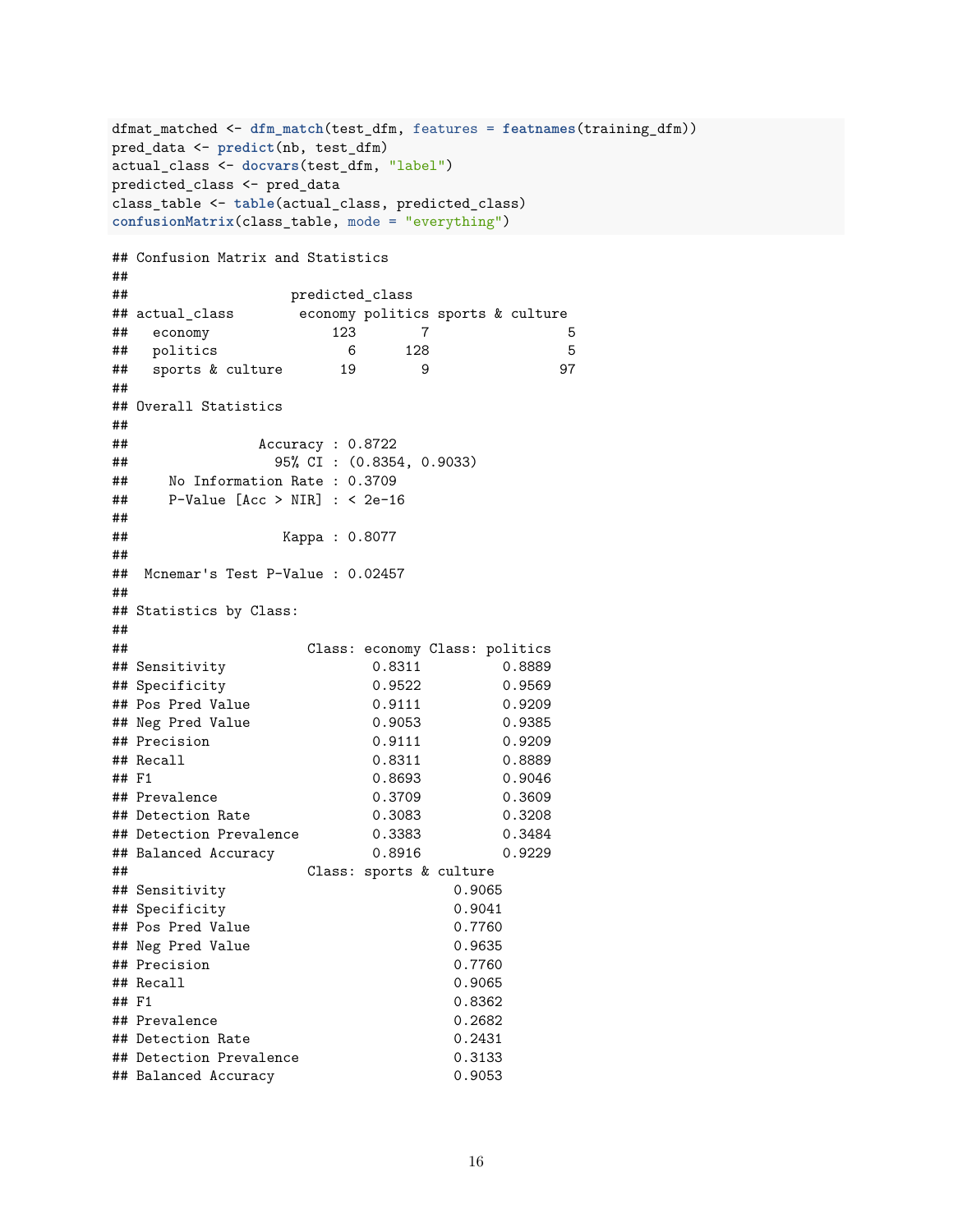```
# Iteration 3
```

```
id_train3 <- sample(1:1199, 800, replace = FALSE)
docvars(labeled.dfm, "id_numeric") <- 1:ndoc(labeled.dfm)
training_dfm <- dfm_subset(labeled.dfm, id_numeric %in% id_train3)
test_dfm <- dfm_subset(labeled.dfm, !id_numeric %in% id_train3)
nb <- textmodel_nb(training_dfm, docvars(training_dfm, "label"))
summary(nb, 10)
```
#### ##

```
## Call:
## textmodel_nb.dfm(x = training_dfm, y = docvars(training_dfm,
## "label"))
##
## Class Priors:
## (showing first 3 elements)
## economy politics sports & culture
## 0.3333 0.3333 0.3333
##
## Estimated Feature Scores:
## start arab leagu special envoy
## economy 0.002178 0.0003933 0.0001815 0.0006051 3.025e-05
## politics 0.001799 0.0011915 0.0006565 0.0005836 2.918e-04
## sports & culture 0.002452 0.0001486 0.0018573 0.0006686 3.715e-05
## crisi kofi annan call member
## economy 0.0011799 3.025e-05 3.025e-05 0.001755 0.0009379
## politics 0.0014590 1.459e-04 1.459e-04 0.002796 0.0015319
## sports & culture 0.0002972 3.715e-05 3.715e-05 0.001337 0.0006686
dfmat_matched <- dfm_match(test_dfm, features = featnames(training_dfm))
pred_data <- predict(nb, test_dfm)
actual_class <- docvars(test_dfm, "label")
predicted_class <- pred_data
class_table <- table(actual_class, predicted_class)
confusionMatrix(class_table, mode = "everything")
```

```
## Confusion Matrix and Statistics
##
## predicted_class
## actual_class economy politics sports & culture
## economy 121 4 2
## politics 12 154 1
## sports & culture 15 7 83
##
## Overall Statistics
##
## Accuracy : 0.8972
## 95% CI : (0.8632, 0.9252)
## No Information Rate : 0.4135
\# P-Value \lceilAcc > NIR] : < 2.2e-16
##
## Kappa : 0.8424
##
## Mcnemar's Test P-Value : 0.0003567
```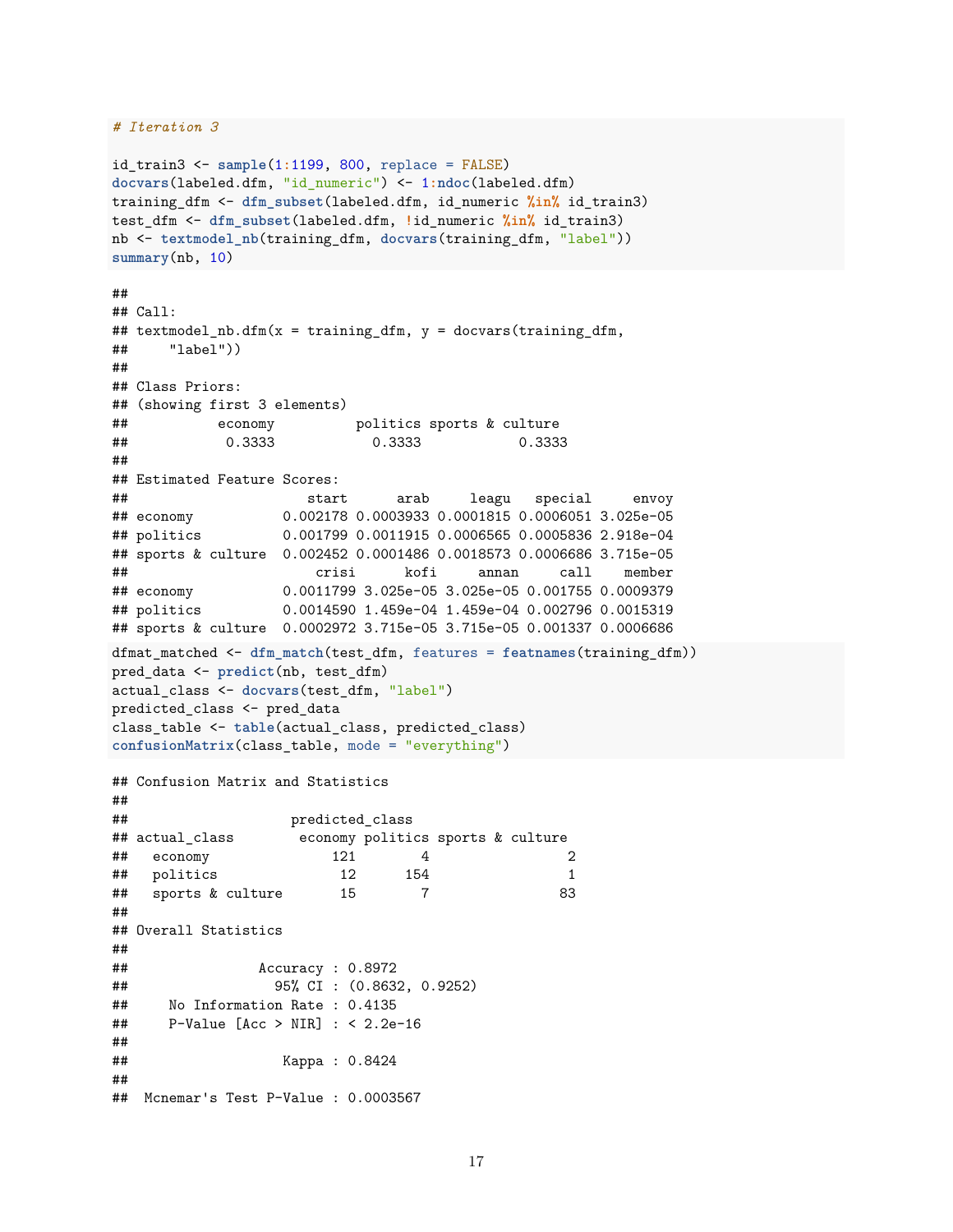## ## Statistics by Class: ## ## Class: economy Class: politics ## Sensitivity 0.8176 0.9333 ## Specificity 0.9761 0.9444 ## Pos Pred Value 0.9528 0.9222 ## Neg Pred Value 0.9007 0.9526 ## Precision 0.9528 0.9222 ## Recall 0.8176 0.9333 ## F1 0.8800 0.9277 ## Prevalence 0.3709 0.4135 ## Detection Rate 0.3033 0.3860 ## Detection Prevalence 0.3183 0.4185 ## Balanced Accuracy 0.8968 0.9389 ## Class: sports & culture ## Sensitivity 0.9651 ## Specificity 0.9297 ## Pos Pred Value 0.7905 ## Neg Pred Value 0.9898 ## Precision 0.7905 ## Recall 0.9651 ## F1 0.8691 ## Prevalence 0.2155 ## Detection Rate 0.2080 ## Detection Prevalence 0.2632 ## Balanced Accuracy 0.9474 *# Iteration 4* id\_train4 <- **sample**(1**:**1199, 800, replace = FALSE) **docvars**(labeled.dfm, "id\_numeric") <- 1**:ndoc**(labeled.dfm) training\_dfm <- **dfm\_subset**(labeled.dfm, id\_numeric **%in%** id\_train4) test\_dfm <- **dfm\_subset**(labeled.dfm, **!**id\_numeric **%in%** id\_train4) nb <- **textmodel\_nb**(training\_dfm, **docvars**(training\_dfm, "label")) **summary**(nb, 10) ## ## Call: ## textmodel nb.dfm(x = training dfm, y = docvars(training dfm, ## "label")) ## ## Class Priors: ## (showing first 3 elements) ## economy politics sports & culture ## 0.3333 0.3333 0.3333 ## ## Estimated Feature Scores:

## start arab leagu special envoy ## economy 0.002486 0.0003894 8.986e-05 0.0005391 2.995e-05 ## politics 0.001552 0.0007032 2.425e-04 0.0007759 3.152e-04 ## sports & culture 0.002171 0.0001229 2.335e-03 0.0007784 4.097e-05 ## crisi kofi annan call member ## economy 0.0009285 2.995e-05 2.995e-05 0.001498 0.0010483 ## politics 0.0010912 1.212e-04 1.212e-04 0.002740 0.0015761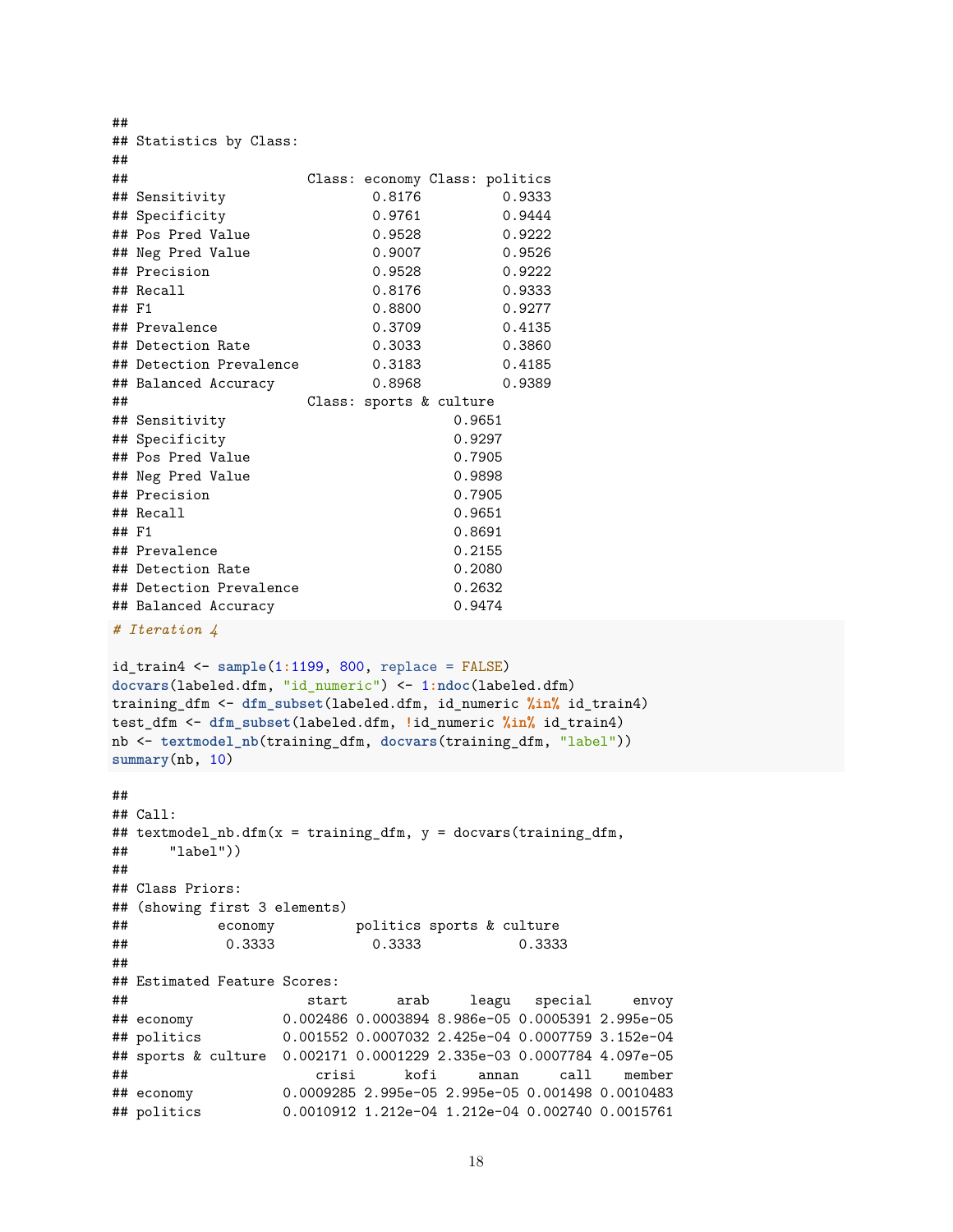```
## sports & culture 0.0004097 4.097e-05 4.097e-05 0.001352 0.0006555
dfmat_matched <- dfm_match(test_dfm, features = featnames(training_dfm))
pred_data <- predict(nb, test_dfm)
actual_class <- docvars(test_dfm, "label")
predicted_class <- pred_data
class_table <- table(actual_class, predicted_class)
confusionMatrix(class_table, mode = "everything")
## Confusion Matrix and Statistics
##
## predicted_class
## actual_class economy politics sports & culture
## economy 109 4 5
## politics 6 158 1
## sports & culture 21 12
##
## Overall Statistics
##<br>##
           Accuracy : 0.8772
## 95% CI : (0.8409, 0.9077)
## No Information Rate : 0.4361
## P-Value [Acc > NIR] : < 2e-16
##
## Kappa : 0.8122
##
## Mcnemar's Test P-Value : 0.00021
##
## Statistics by Class:
##
## Class: economy Class: politics
## Sensitivity 0.8015 0.9080
## Specificity 0.9658 0.9689
## Pos Pred Value 0.9237 0.9576
## Neg Pred Value 0.9039 0.9316
## Precision 0.9237 0.9576
## Recall 0.8015 0.9080
## F1 0.8583 0.9322
## Prevalence 0.3409 0.4361
## Detection Rate 0.2732 0.3960
## Detection Prevalence 0.2957 0.4135
## Balanced Accuracy 0.8836 0.9385
## Class: sports & culture
## Sensitivity 0.9326
## Specificity 0.8935
## Pos Pred Value 0.7155
## Neg Pred Value 0.9788
## Precision 0.7155
## Recall 0.9326
## F1 0.8098
## Prevalence 0.2231
## Detection Rate 0.2080
## Detection Prevalence 0.2907
## Balanced Accuracy
```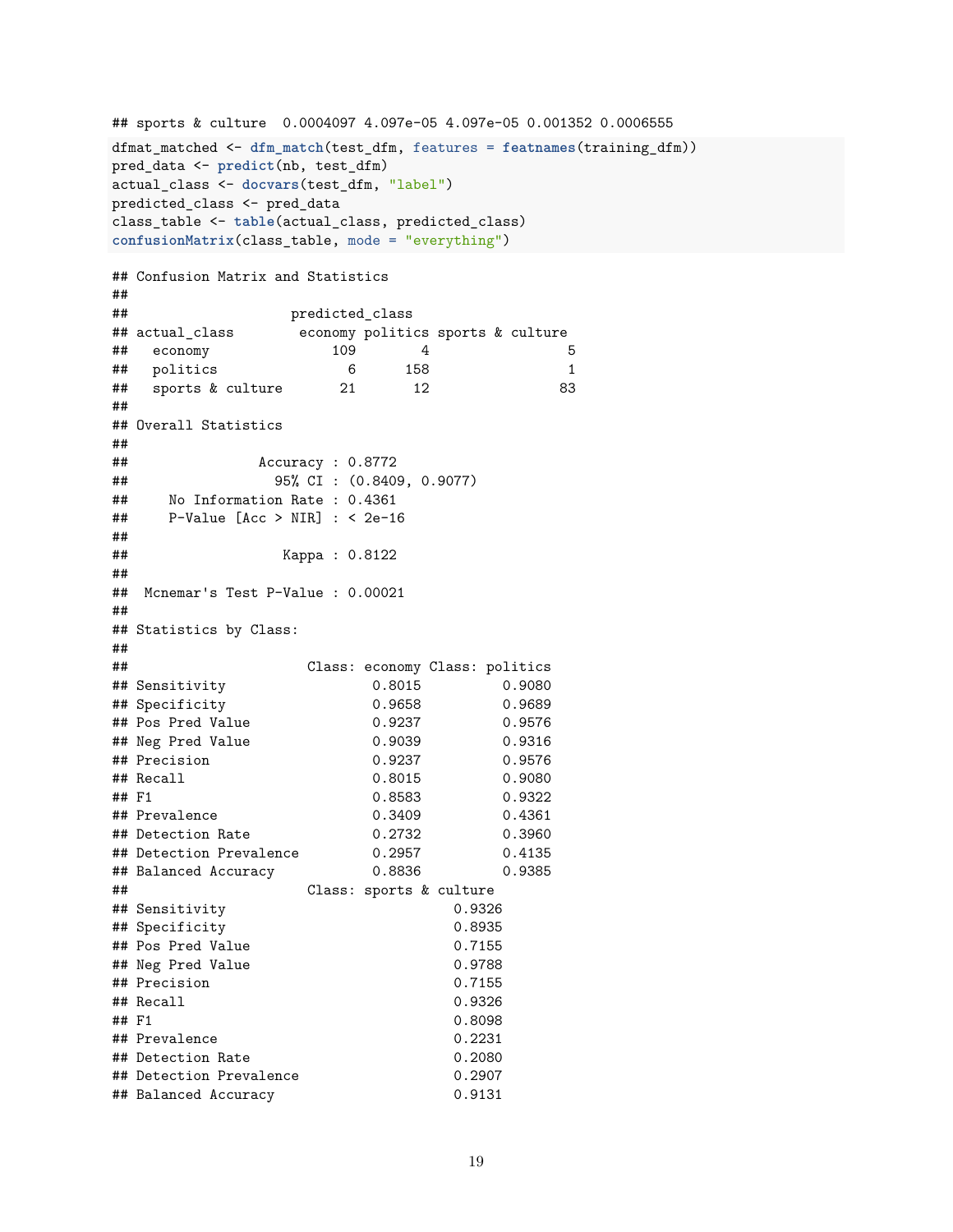```
# Iteration 5
```

```
id_train5 <- sample(1:1199, 800, replace = FALSE)
docvars(labeled.dfm, "id_numeric") <- 1:ndoc(labeled.dfm)
training_dfm <- dfm_subset(labeled.dfm, id_numeric %in% id_train5)
test_dfm <- dfm_subset(labeled.dfm, !id_numeric %in% id_train5)
nb <- textmodel_nb(training_dfm, docvars(training_dfm, "label"))
summary(nb, 10)
```
#### ##

```
## Call:
## textmodel_nb.dfm(x = training_dfm, y = docvars(training_dfm,
## "label"))
##
## Class Priors:
## (showing first 3 elements)
## economy politics sports & culture
## 0.3333 0.3333 0.3333
##
## Estimated Feature Scores:
## start arab leagu special envoy
## economy 0.002566 0.0002782 0.0001236 0.0004327 3.091e-05
## politics 0.001730 0.0010232 0.0005847 0.0007553 3.167e-04
## sports & culture 0.002489 0.0001509 0.0027534 0.0007921 3.772e-05
## crisi kofi annan call member
## economy 0.0012982 3.091e-05 3.091e-05 0.001700 0.0008964
## politics 0.0010476 1.218e-04 1.218e-04 0.002509 0.0015349
## sports & culture 0.0003395 3.772e-05 3.772e-05 0.001546 0.0008675
dfmat_matched <- dfm_match(test_dfm, features = featnames(training_dfm))
pred_data <- predict(nb, test_dfm)
actual_class <- docvars(test_dfm, "label")
predicted_class <- pred_data
class_table <- table(actual_class, predicted_class)
confusionMatrix(class_table, mode = "everything")
```

```
## Confusion Matrix and Statistics
##
## predicted_class
## actual_class economy politics sports & culture
## economy 115 2 10
## politics 7 159 2
## sports & culture 10 10 84
##
## Overall Statistics
##
## Accuracy : 0.8972
## 95% CI : (0.8632, 0.9252)
## No Information Rate : 0.4286
\# P-Value \lceilAcc > NIR] : < 2e-16
##
## Kappa : 0.8423
##
## Mcnemar's Test P-Value : 0.04377
```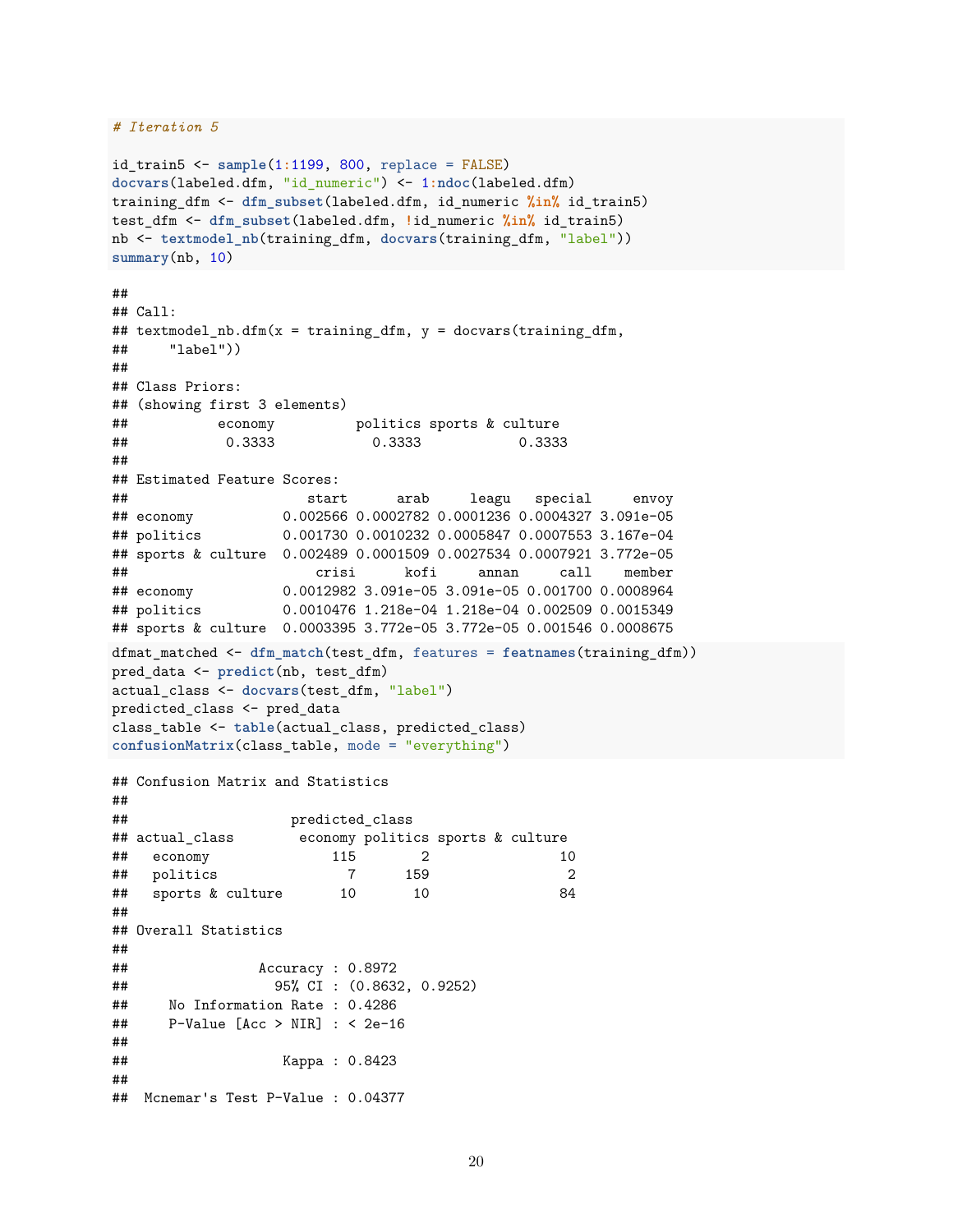| ##    |                         |                                |        |        |
|-------|-------------------------|--------------------------------|--------|--------|
|       | ## Statistics by Class: |                                |        |        |
| ##    |                         |                                |        |        |
| ##    |                         | Class: economy Class: politics |        |        |
|       | ## Sensitivity          | 0.8712                         |        | 0.9298 |
|       | ## Specificity          | 0.9551                         |        | 0.9605 |
|       | ## Pos Pred Value       | 0.9055                         |        | 0.9464 |
|       | ## Neg Pred Value       | 0.9375                         |        | 0.9481 |
|       | ## Precision            | 0.9055                         |        | 0.9464 |
|       | ## Recall               | 0.8712                         |        | 0.9298 |
| ## F1 |                         | 0.8880                         |        | 0.9381 |
|       | ## Prevalence           | 0.3308                         |        | 0.4286 |
|       | ## Detection Rate       | 0.2882                         |        | 0.3985 |
|       | ## Detection Prevalence | 0.3183                         |        | 0.4211 |
|       | ## Balanced Accuracy    | 0.9131                         |        | 0.9452 |
| ##    |                         | Class: sports & culture        |        |        |
|       | ## Sensitivity          |                                | 0.8750 |        |
|       | ## Specificity          |                                | 0.9340 |        |
|       | ## Pos Pred Value       |                                | 0.8077 |        |
|       | ## Neg Pred Value       |                                | 0.9593 |        |
|       | ## Precision            |                                | 0.8077 |        |
|       | ## Recall               |                                | 0.8750 |        |
| ## F1 |                         |                                | 0.8400 |        |
|       | ## Prevalence           |                                | 0.2406 |        |
|       | ## Detection Rate       |                                | 0.2105 |        |
|       | ## Detection Prevalence |                                | 0.2607 |        |
|       | ## Balanced Accuracy    |                                | 0.9045 |        |

From the results above, it seems that model 2 is our best fit, so that's the one we are going to use to predict the topics in our larger dataset of 2012 articles. Therefore, we need to get the model fitted again. Fortuntely, because we used set.seed() we can reproduce the findings.

```
# Reproduce the findings of Iteration 2, to predict labels of the full dataset
training_dfm <- dfm_subset(labeled.dfm, id_numeric %in% id_train2)
test_dfm <- dfm_subset(labeled.dfm, !id_numeric %in% id_train2)
nb <- textmodel_nb(training_dfm, docvars(training_dfm, "label"))
```
I do not need to re-run all the metrics again, because all I am interested in is the "nb" object which has all the probabilites that I need to feed into the predict function below.

So, we are ready to go back to the dataframe that we created at the very beginning with all the  $20,000+$ articles that we haven't labeled, but want to see labeled. We are going to use the probabilities in nb to get labels.

```
# We match the features in the NB fitted model and in our dataset of interest
dfmat_matched <- dfm_match(cctv.dfm, features = featnames(training_dfm))
```

```
# We fit the model
tmod <- predict(nb, dfmat_matched)
tmod.labels <- as.data.frame(tmod)
```

```
colnames(tmod.labels) <- "labels"
```
**head**(tmod.labels, 10)

```
## labels
## text1 politics
```